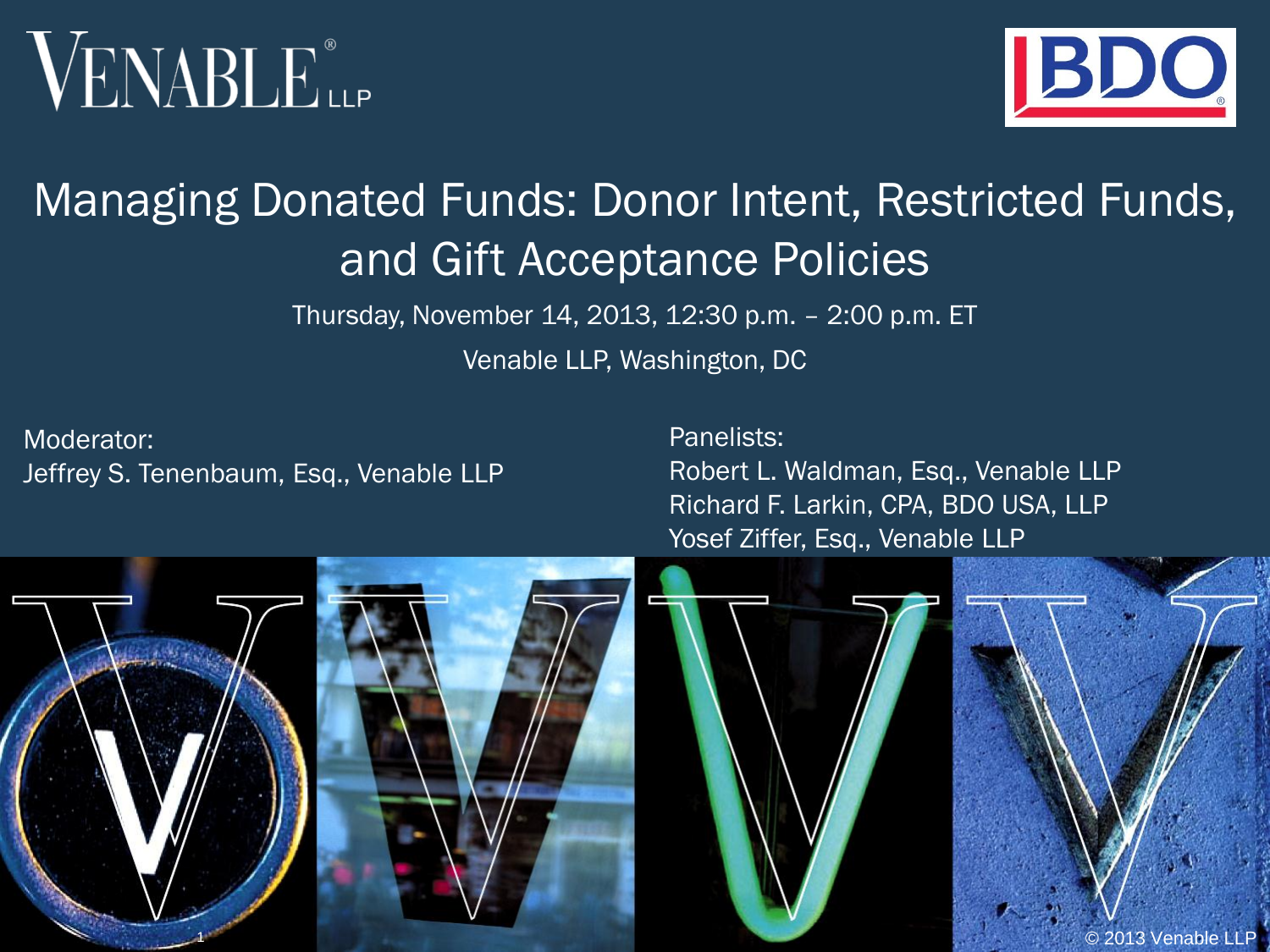#### Upcoming Venable Nonprofit Legal Events

December 5, 2013 – [Work & Family: What Nonprofit](http://www.venable.com/work--family-what-nonprofit-employers-should-know-about-family-oriented-employment-laws-12-05-2013/)  [Employers Should Know about Family-Oriented](http://www.venable.com/work--family-what-nonprofit-employers-should-know-about-family-oriented-employment-laws-12-05-2013/)  [Employment Laws](http://www.venable.com/work--family-what-nonprofit-employers-should-know-about-family-oriented-employment-laws-12-05-2013/) 

January 15, 2014 – Protecting Your Nonprofit from [Fraud and Embezzlement: Best Practices, Common](http://www.venable.com/protecting-your-nonprofit-from-fraud-and-embezzlement-best-practices-common-pitfalls-and-practical-tips-and-strategies-01-15-2014/)  [Pitfalls, and Practical Tips and Strategies](http://www.venable.com/protecting-your-nonprofit-from-fraud-and-embezzlement-best-practices-common-pitfalls-and-practical-tips-and-strategies-01-15-2014/)

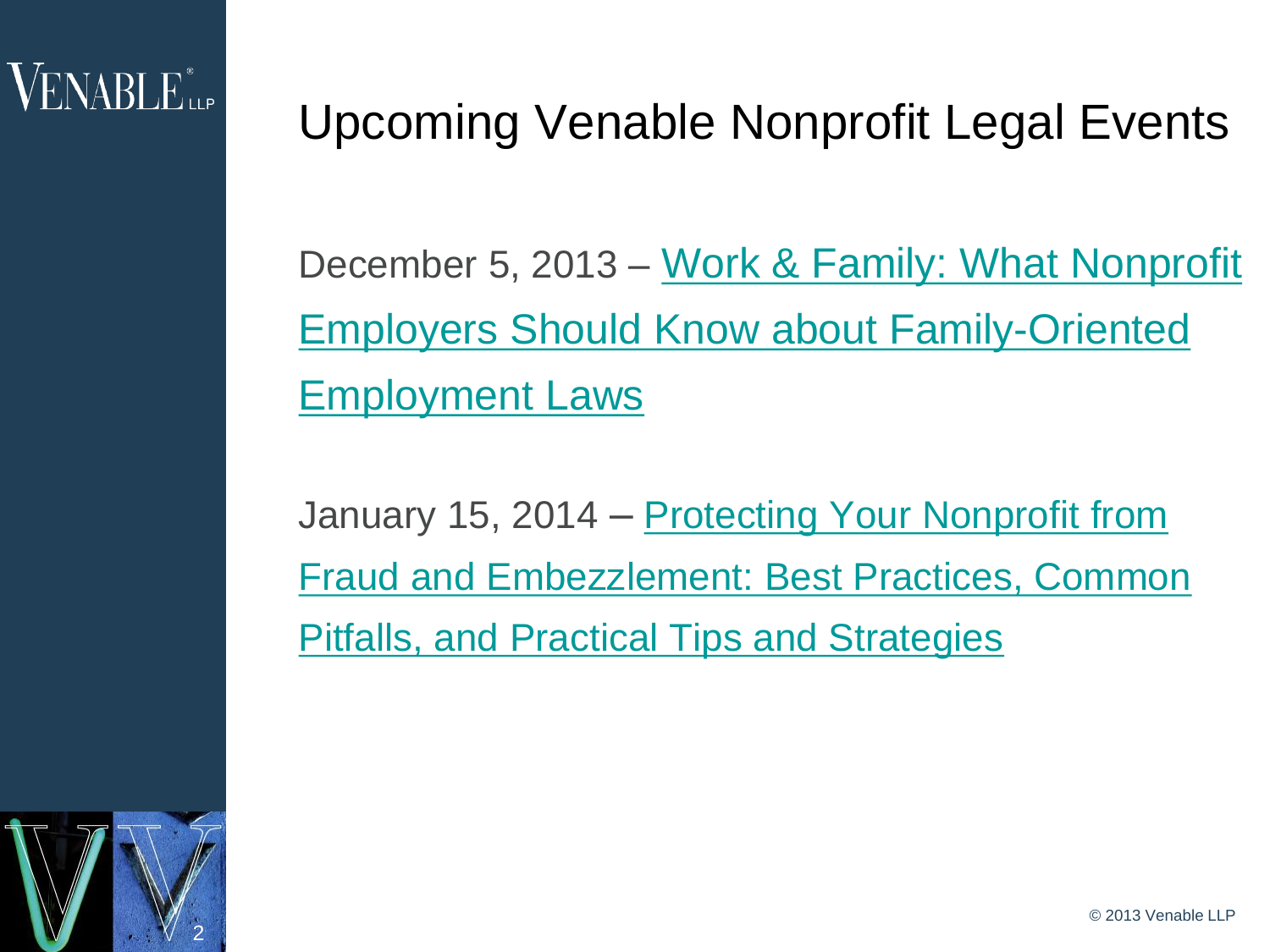3

#### Agenda

- Complying With (or Deviating From) Donor Intent: Recent Developments for Nonprofits
- Donor Restrictions on Contributions
- Factors to be Considered in Deciding Whether a Gift or Pledge Subject to Donor Stipulations is Conditional or Restricted
- **Gift Acceptance Policies** 
	- Gift Acceptance Policies
	- Internal Governance Issues
	- Specific Types of Gifted Property

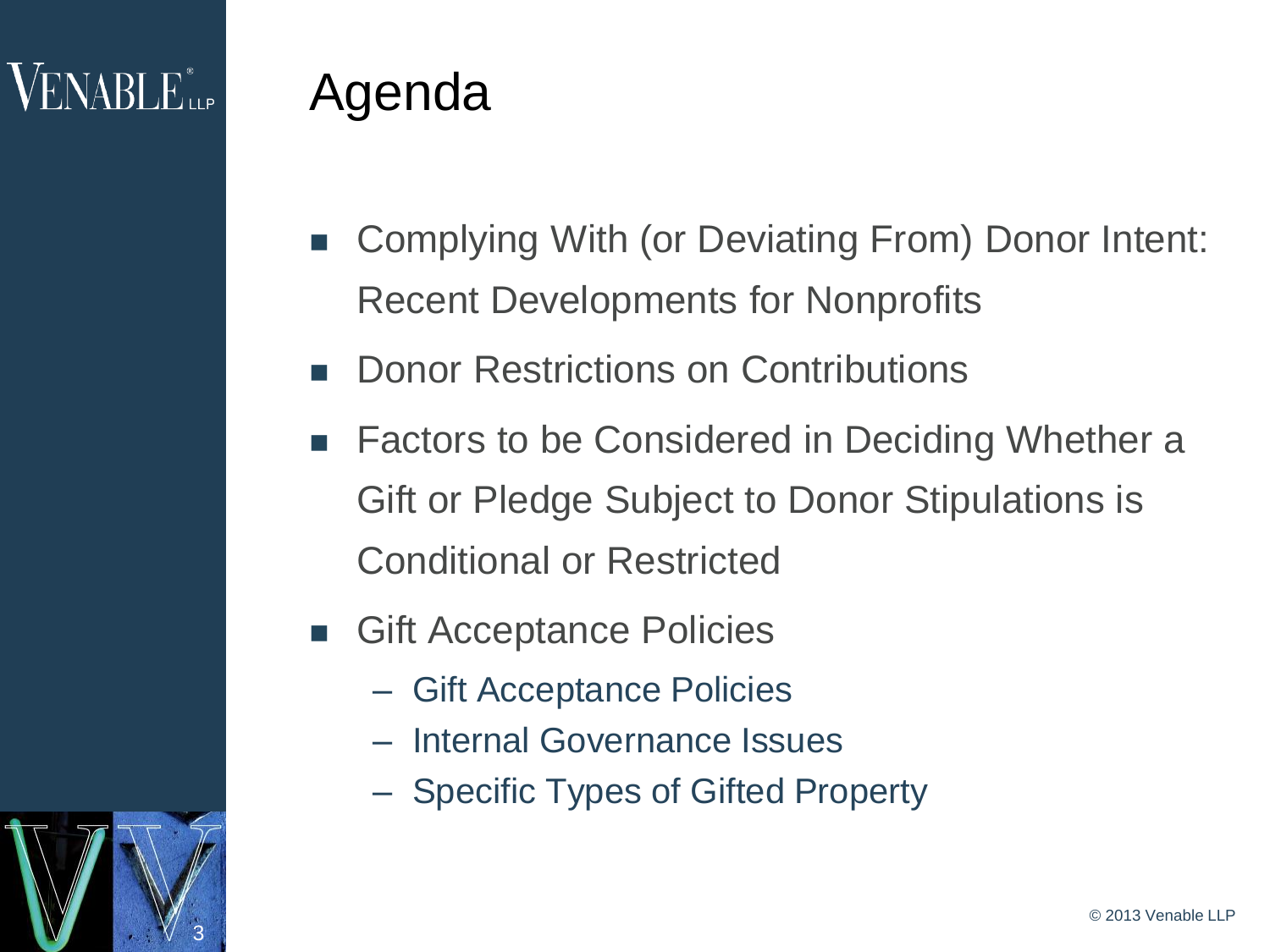# VENABLE<sup>®</sup>

# **Complying With (or Deviating From) Donor Intent: Recent Developments for Nonprofits**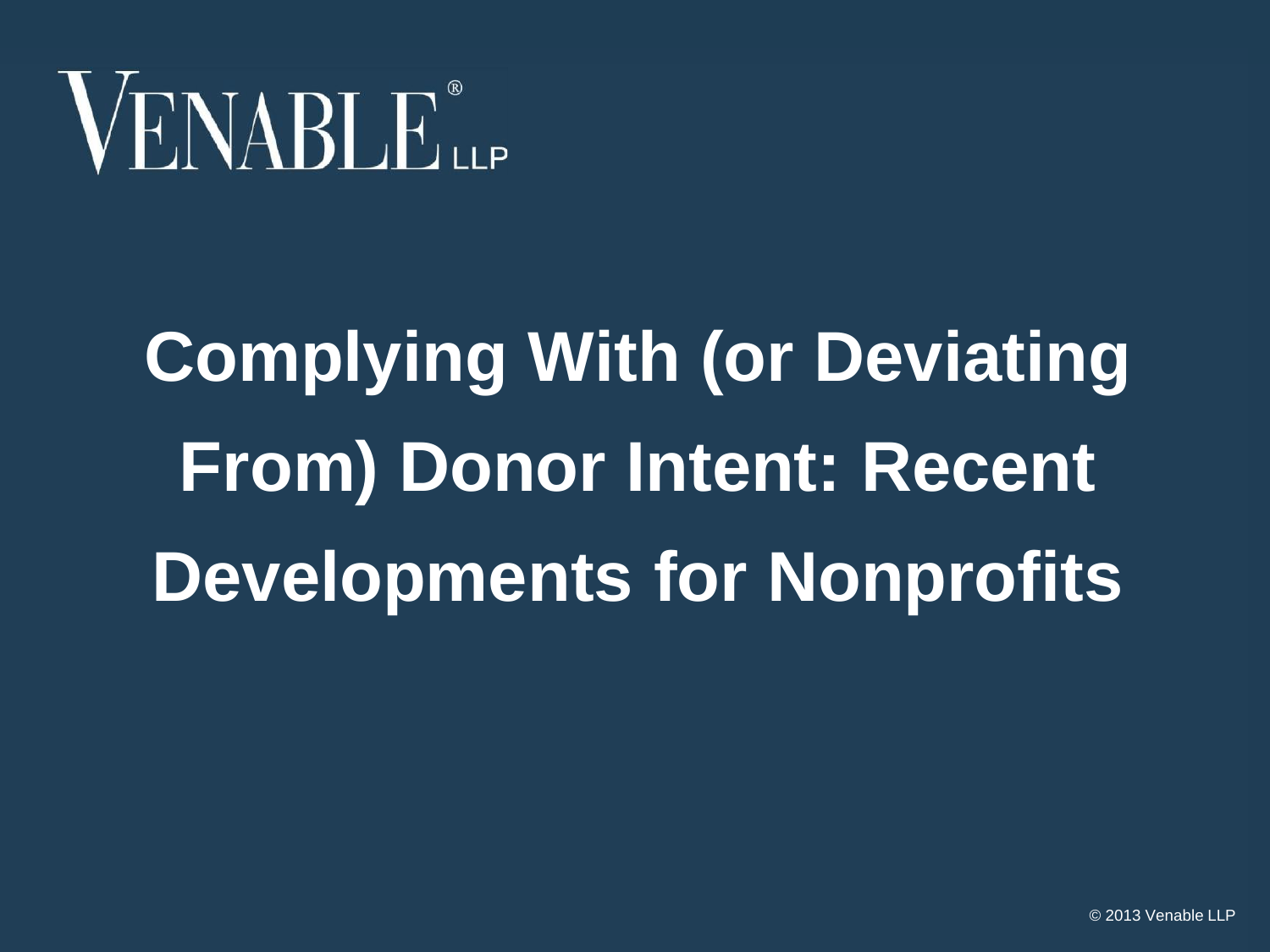### **VENABLE** LLP

5

#### Common Gift Restrictions

- **Restricted purpose of gift**
- Investment restrictions
- **Holding period: Ability to sell or transfer gift**
- **Endowment : Invasion of principal**
- **Naming**

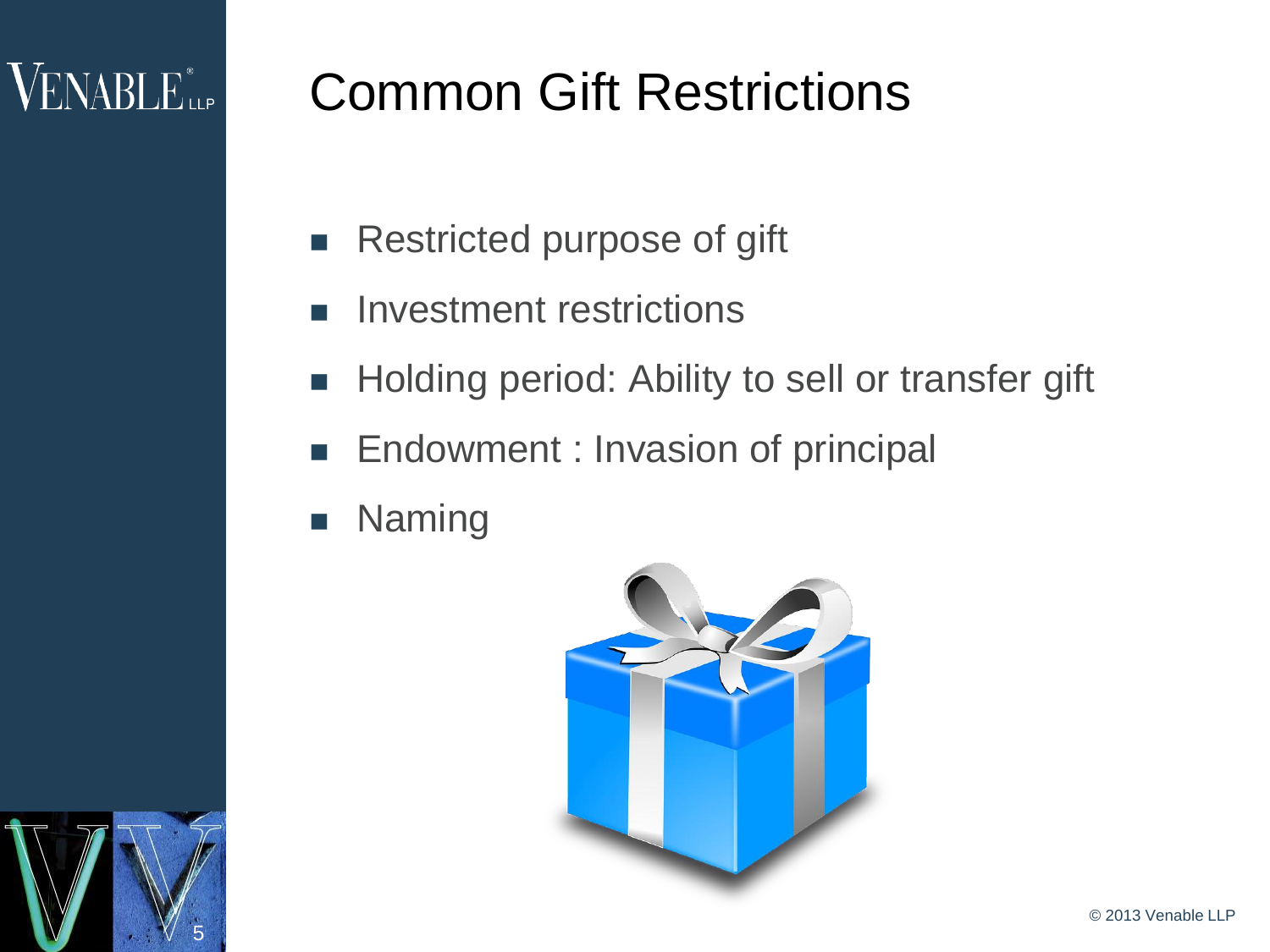#### Some Basic Concerns

- Availability of charitable deduction if restrictions are too severe
- **EXECOUNTER ISSUES**
- Impact of restriction on tax-exempt status
- Getting "sideways" with the donor
- **Potential embarrassment associated with** restriction

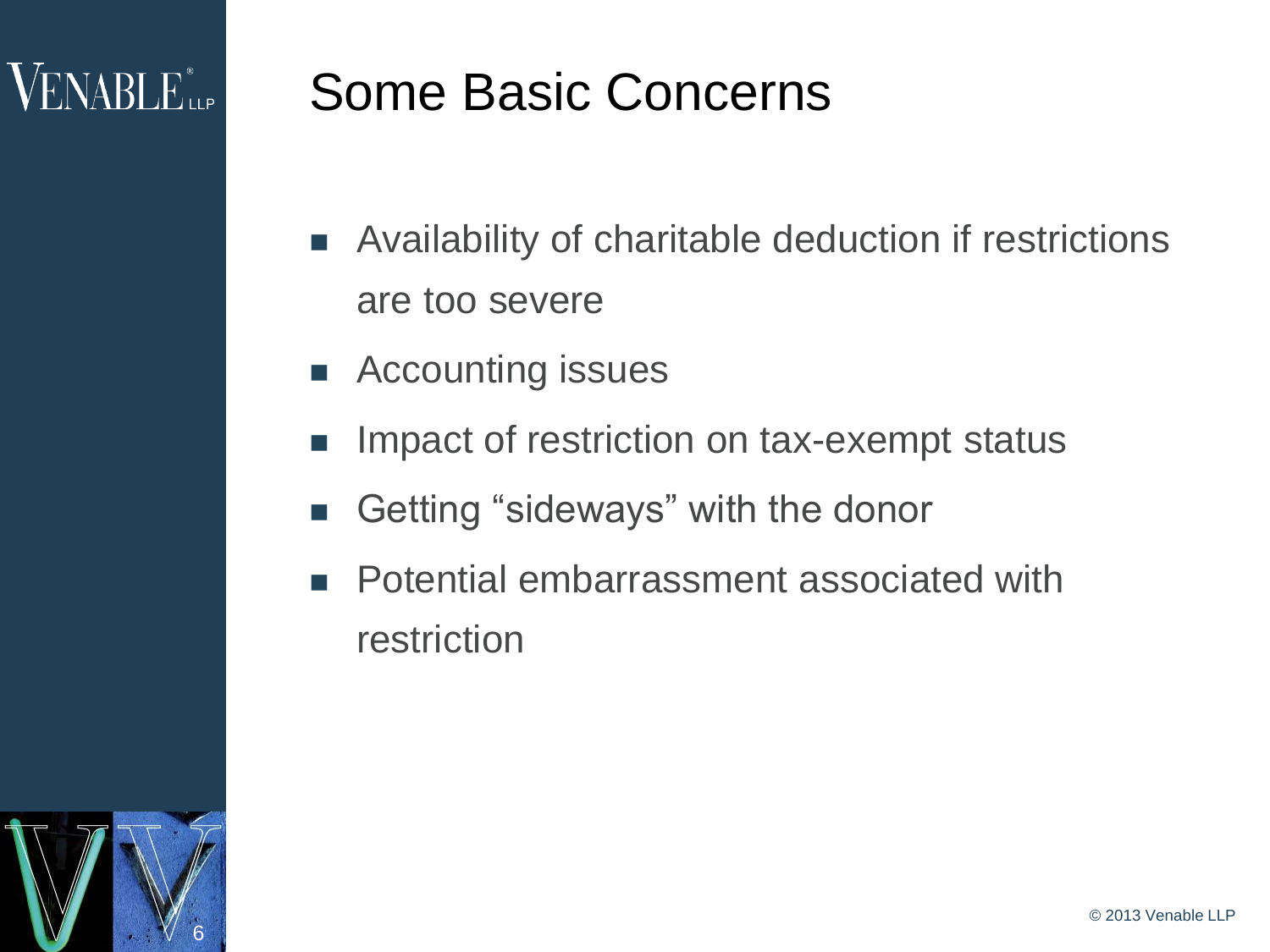### VENABLE"...

#### Recent Donor Intent Cases



- **Princeton sued for misusing gift to prepare** graduate students for careers in foreign service
- **JHU** dispute over development of farm property
- **If** Ipswitch public schools: Sale of property in deviation from terms of a 350 year-old charitable trust that provided "for euer . . . sayd land not to bee sould nor wasted."
- New Jersey animal shelter case: Deviating from the stated purpose of a gift

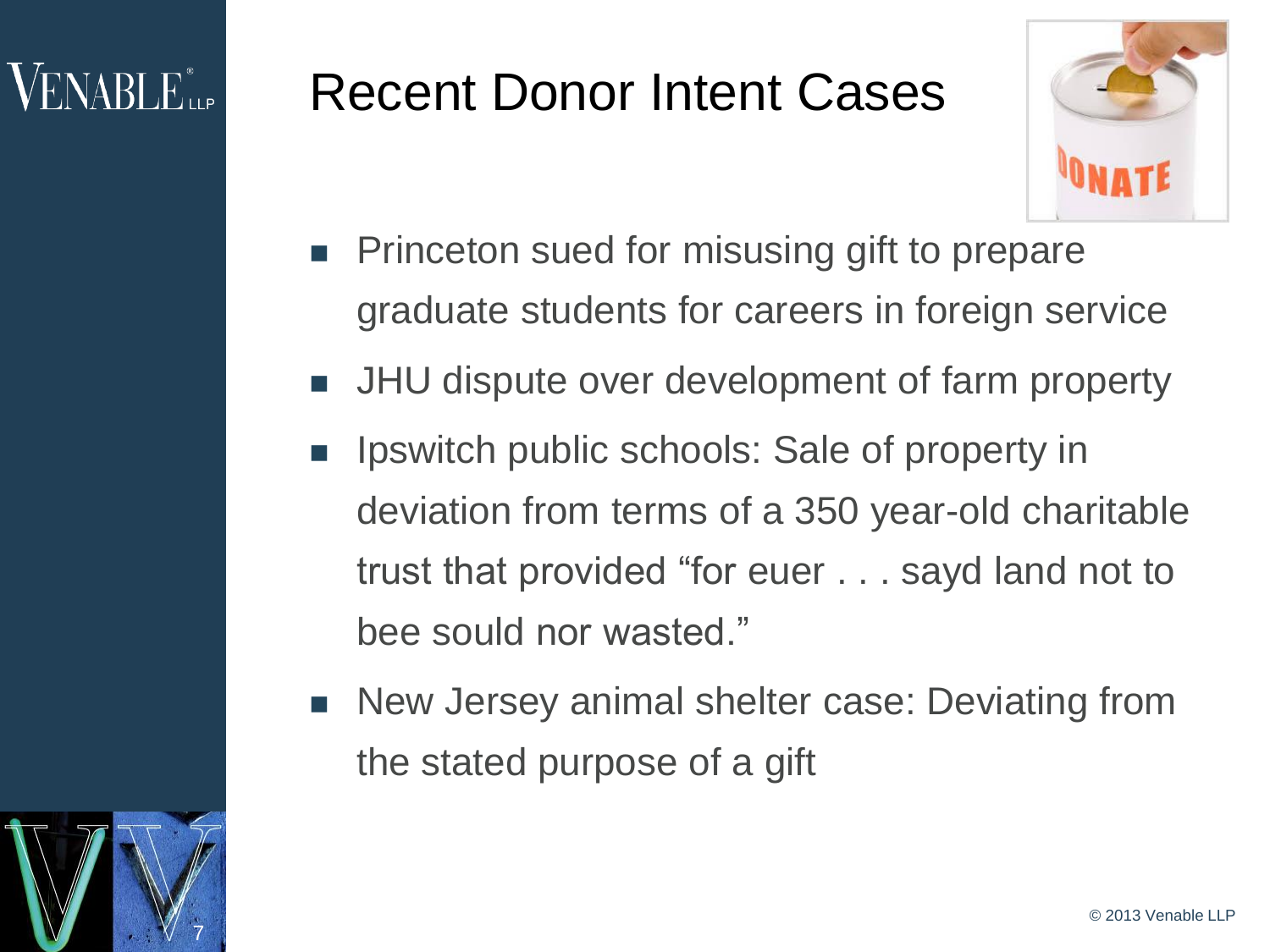### $\mathsf{VENABLE}_{\mathsf{LP}}^*$

### Uniform Prudent Management of Institutional Funds Act (UPMIFA)

- UPMIFA permits deviation (in management, investment or purpose)
	- With Donor consent
	- With court and Attorney General approval
	- UPMIFA permits prudent "appropriation" of an Endowment Fund

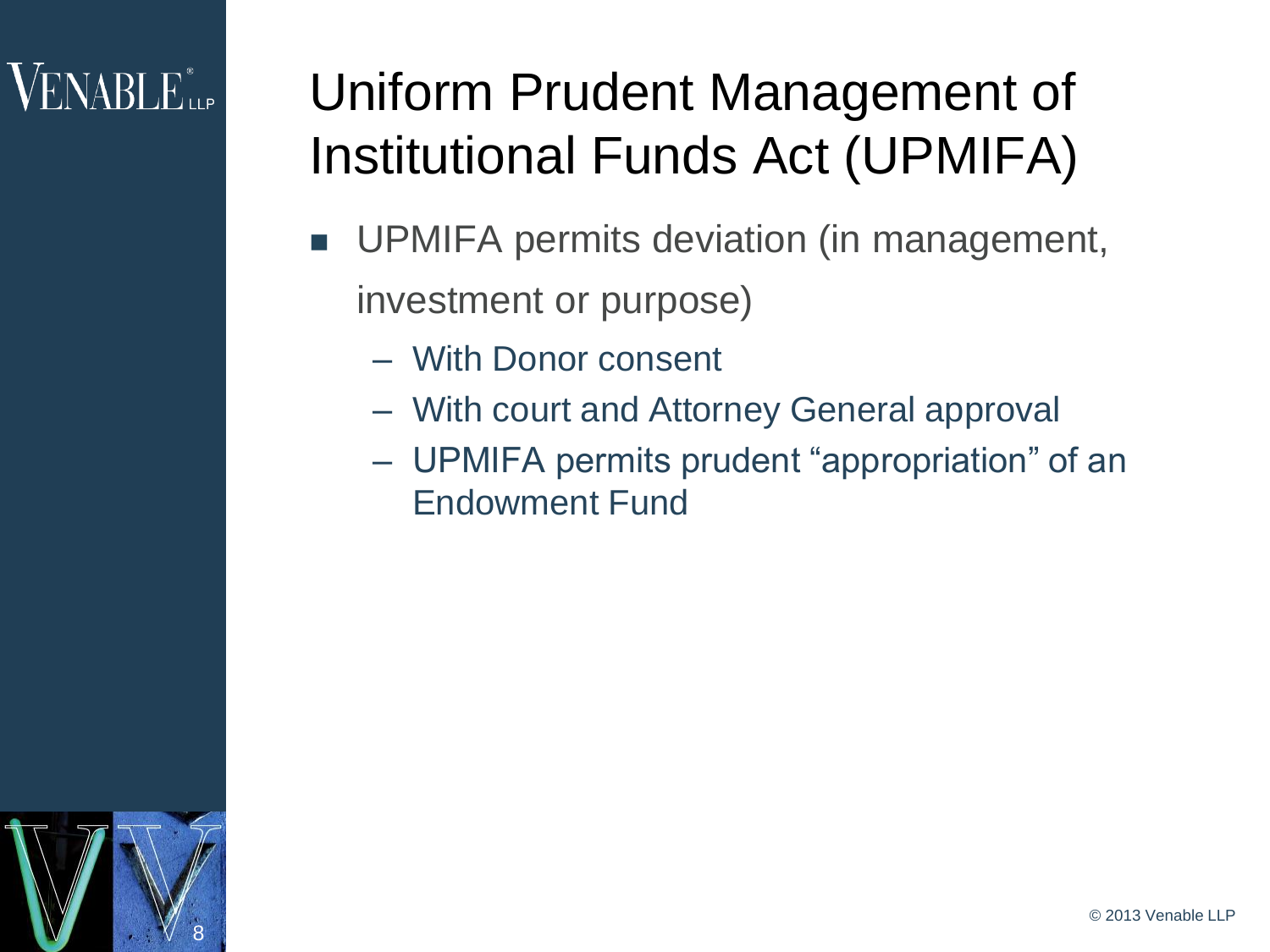#### VENABLE<sup>®</sup>LLP

9

#### Lessons Learned

- **Gift agreements should** be clear and specific
- Leave room for flexibility
- Consider the possibility for changed circumstances

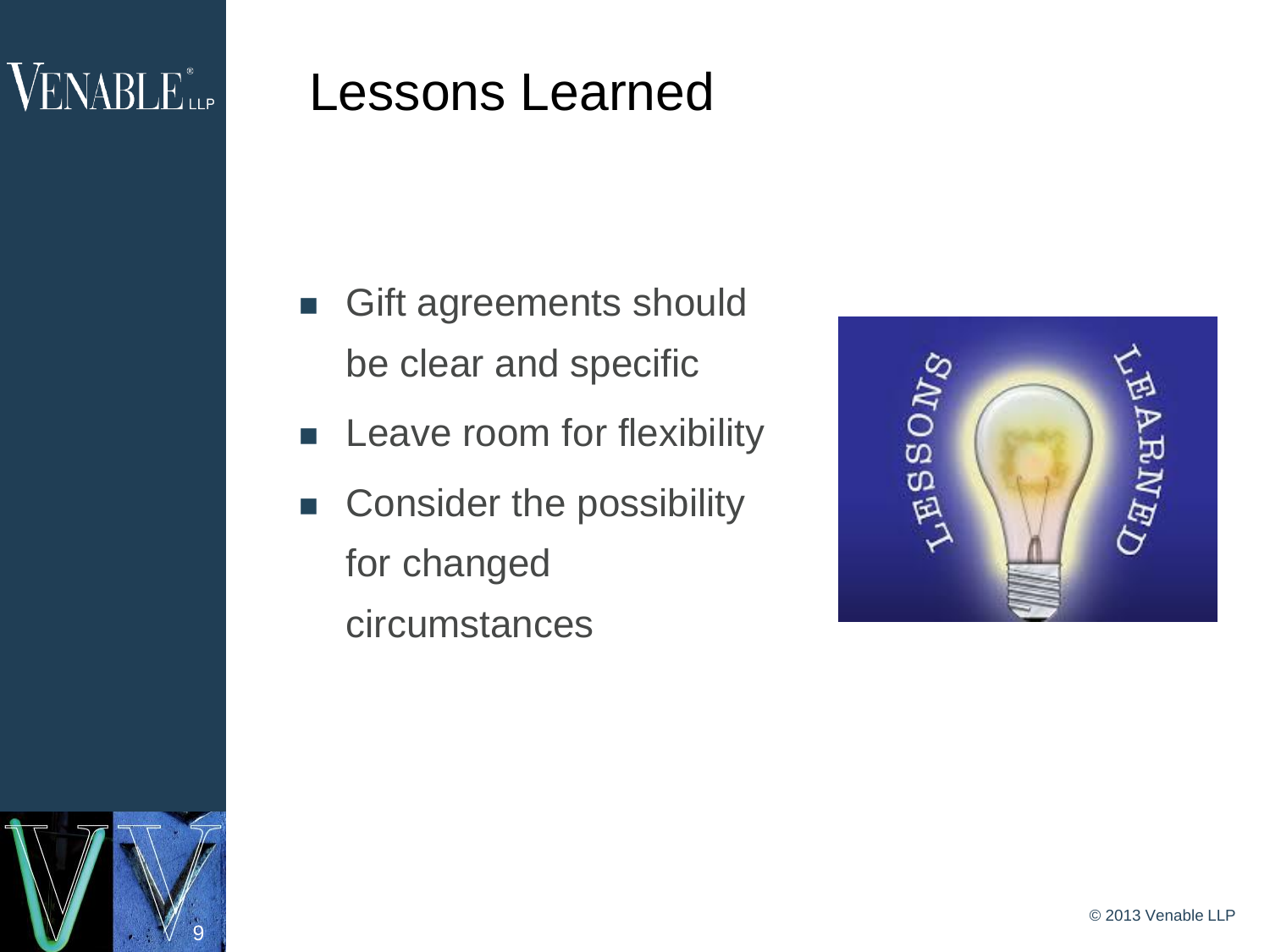

# **Donor Restrictions on Contributions**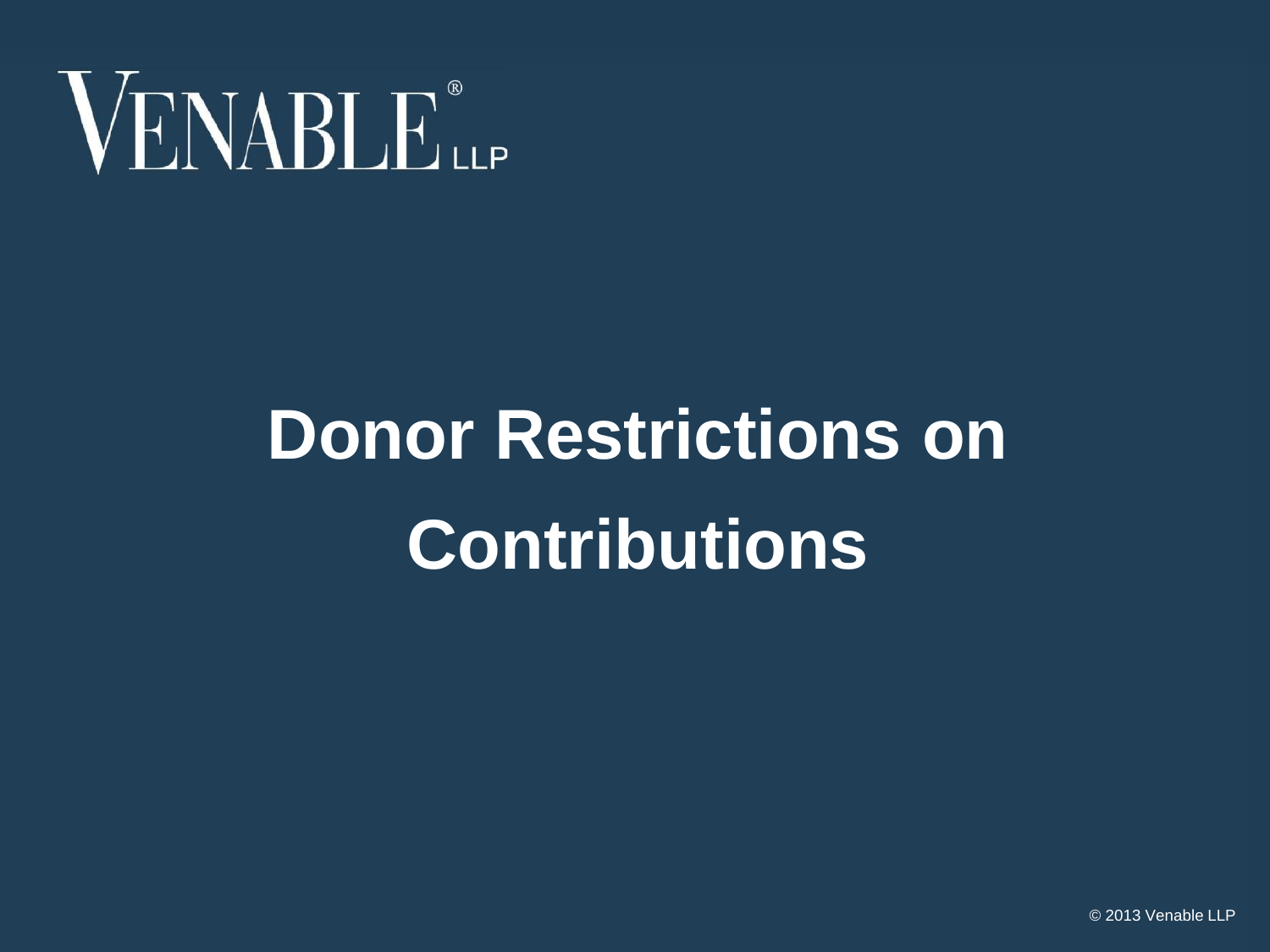11

#### Donor Restrictions on Contributions

The existence of donor restrictions on contributions is one of the main reasons why accounting for contributions received (as originally set forth in FASB Statement 116, now codified in Accounting Standards Codification Topic 958-605, and further discussed in Chapter 5 of the AICPA audit guide for nonprofits) is one of the most complex areas in all of accounting - not just 'nonprofit' accounting, but all accounting. Distinguishing between donor restrictions and donor conditions is especially challenging.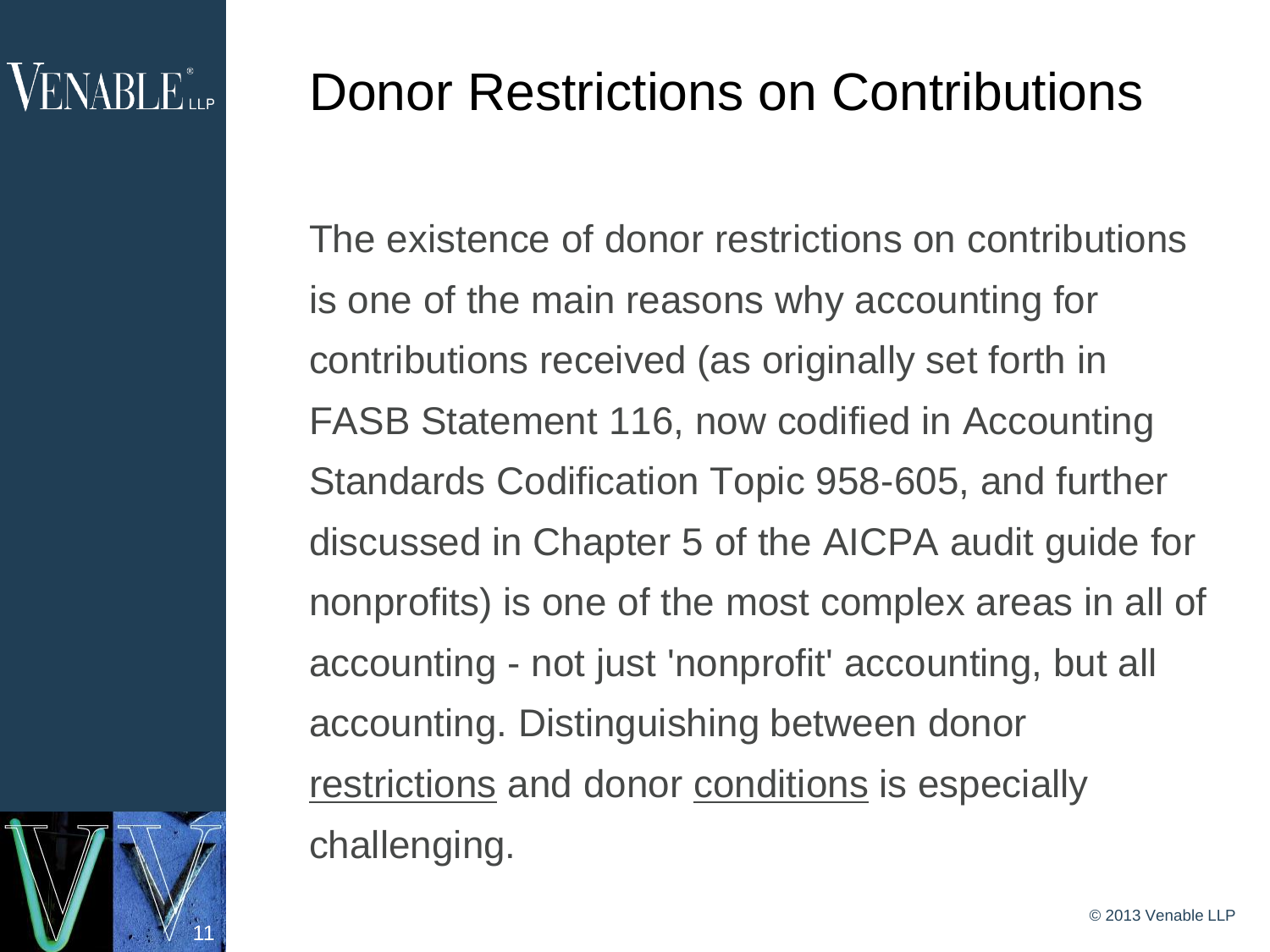### **VENABLE**<sup>®</sup>LLP

12

#### General Rules

Applicable to All Types of Contributions

- **Timing of revenue recognition** 
	- Unconditional gift or pledge when made (communicated to donee)
	- Conditional gift or pledge when condition is substantially met
- $\blacksquare$  Valuation Fair value at date of gift (can be challenging for some non-cash gifts)
- Contribution is never recorded as deferred income, except:
	- Conditional gift already paid (refundable advance)
	- Pooled income fund (a type of split interest)

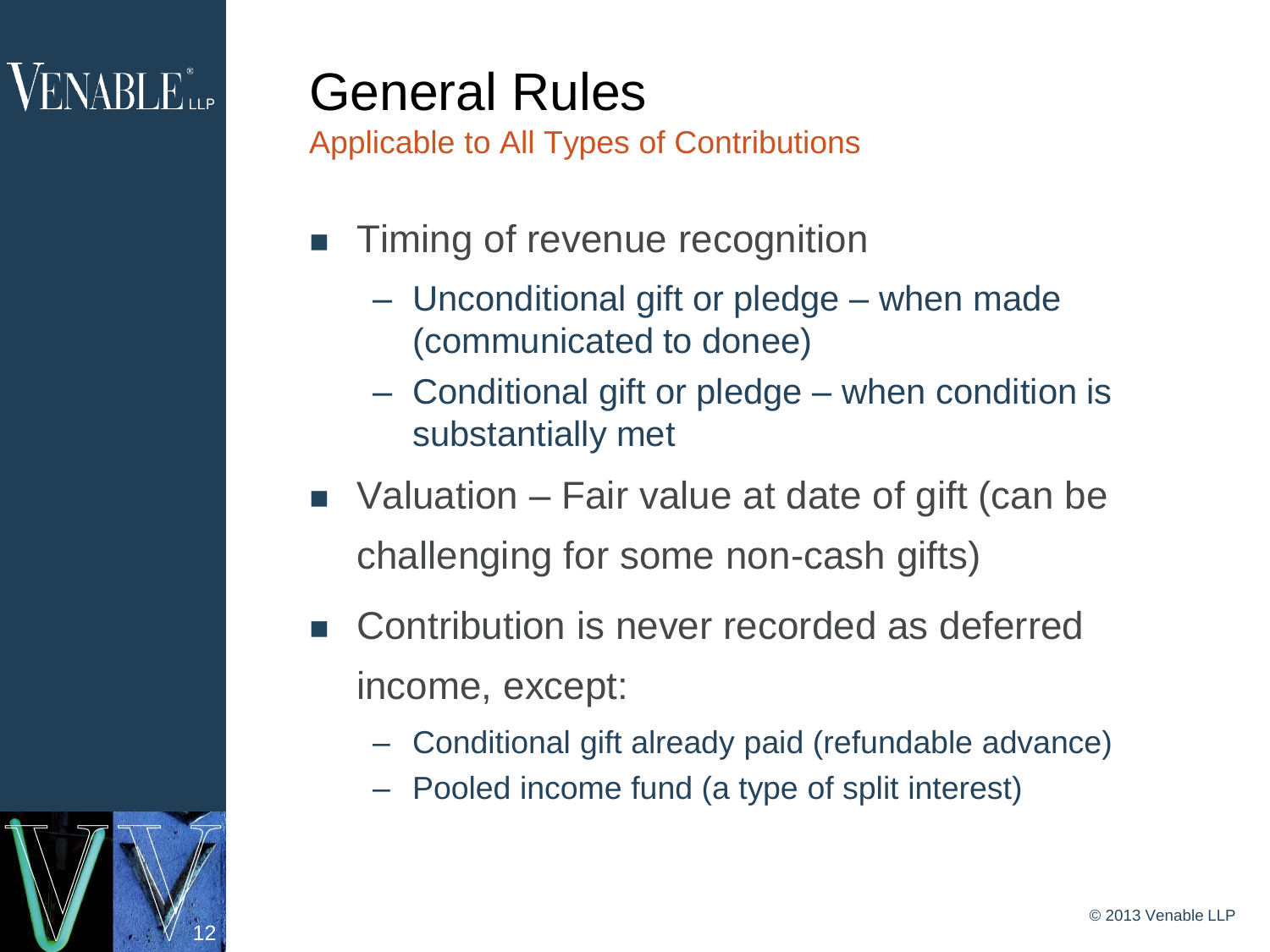### $\sf{VENABLE}^*$

13

## General Rules (cont'd.)

Applicable to All Types of Contributions

- Reported in class according to any donor restrictions:
	- Unrestricted; temporarily restricted; permanently restricted *[Note - FASB is currently considering revisions to this class structure. They have tentatively decided to collapse the two restricted classes into one for reporting purposes.]*
	- If temporarily restrictions are met in same period as received, may report as unrestricted
		- If this is done, must be consistent for all such contributions and investment income
	- Note that these rules apply only to revenue with restrictions imposed by the donor of a gift, not to legal restrictions imposed by contract or by law.
	- Generally, restrictions apply only to net assets. Sometimes a donor will restrict specific assets.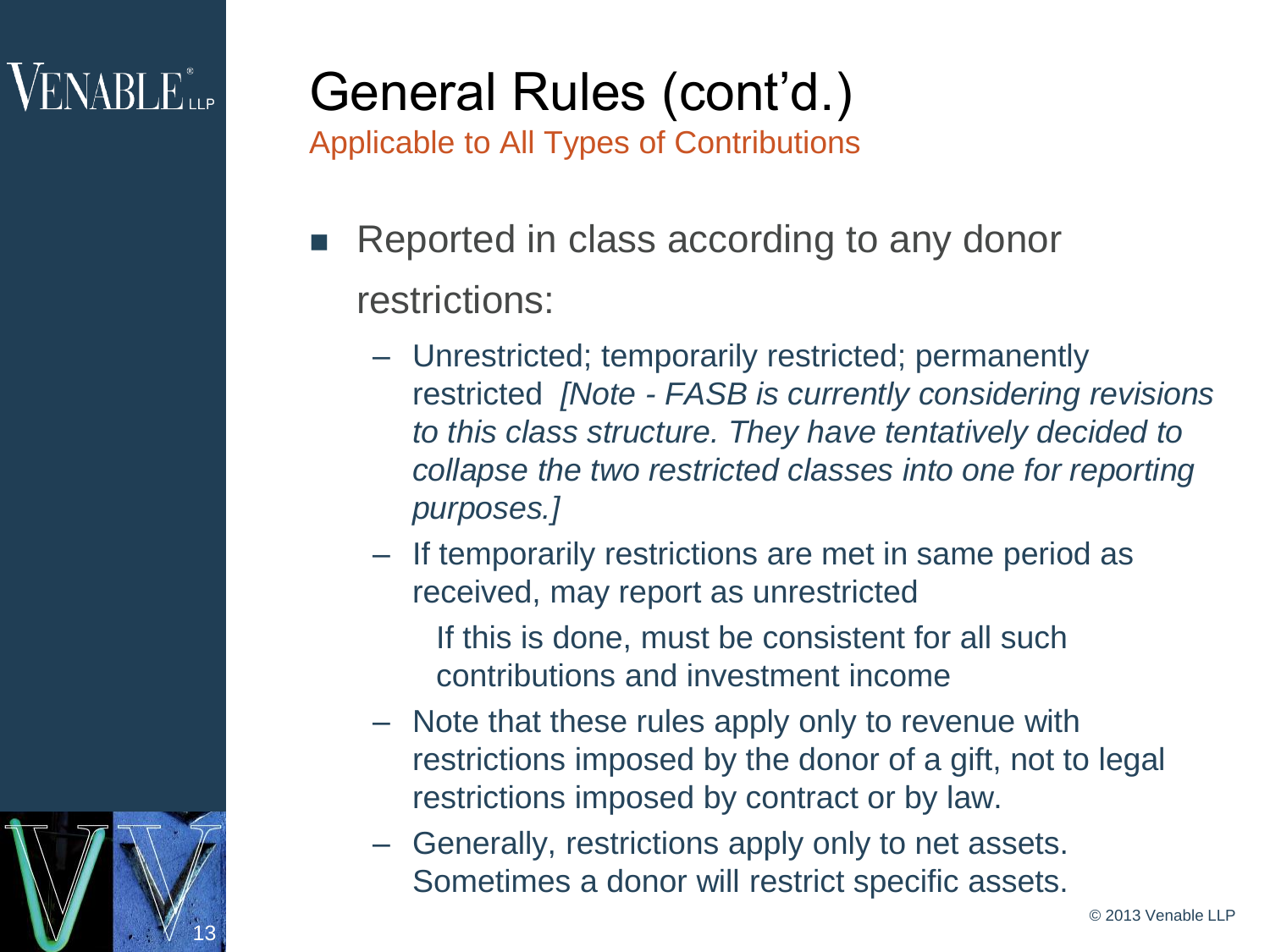### Judgments Often Encountered with **Contributions**

- $\blacksquare$  Is it a contribution or an exchange?
- $\blacksquare$  Is it to or for the benefit of this organization?
- Is it a promise or just an intention?
- $\blacksquare$  Is it conditional or unconditional?
	- Is there an *uncertain future event* which must occur before gift becomes final?
	- How uncertain does it have to be? Judgment

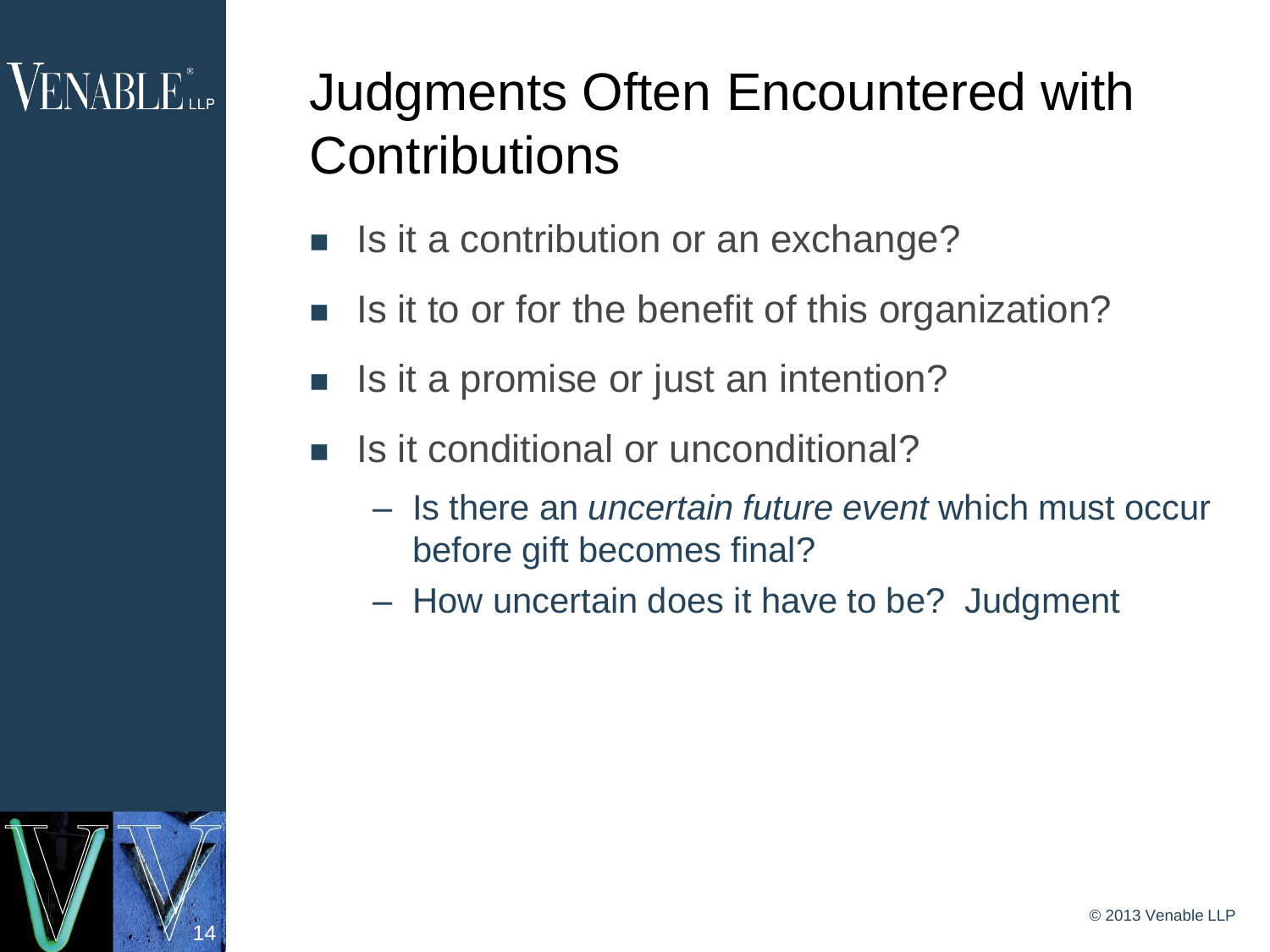15

### Judgments Often Encountered with Contributions (cont'd.)

- Is it restricted or unrestricted?
	- Only the *donor of a gift* can place a legally binding restriction
	- Board designated amounts are not restricted
		- Because board can undesignate as it wishes
- When has the restriction been met?
- Does the volunteer work require specialized skills?
- Would the recipient otherwise have to purchase the volunteers' services?

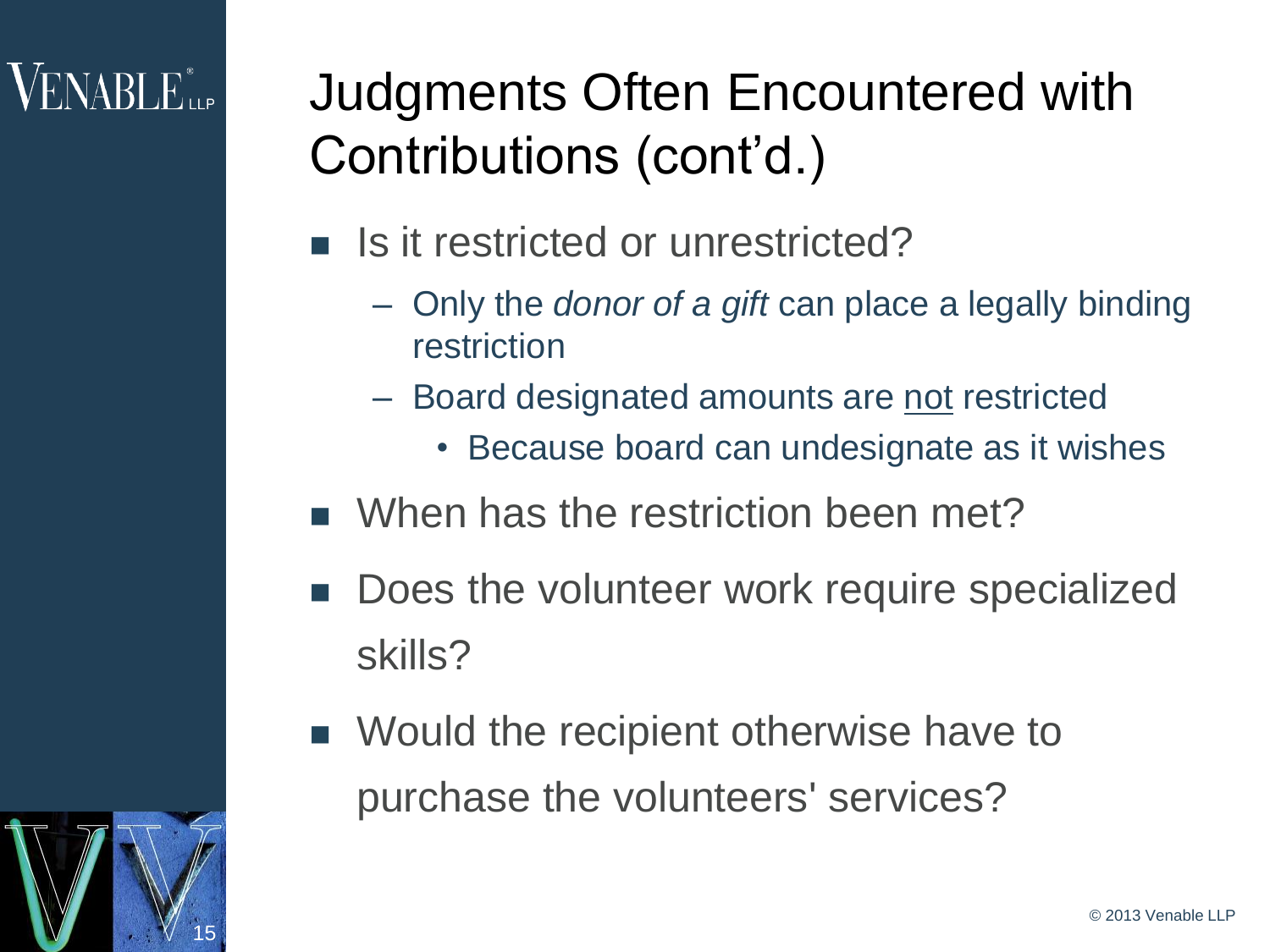16

### Judgments Often Encountered with Contributions (cont'd.)

Note that 'judgments' as used here (qualitative) differ from 'estimates' (quantitative).

For some of these, the accountant needs to try to get inside the donor's head and understand his/her real intentions. Donor communications can be maddeningly vague. When in doubt, ask the donor if possible, or consult an attorney - this is basically a legal determination.

There are special rules regarding 'pass-through' gifts (from A to B for the benefit of C), donated services of volunteers, split-interests (gift annuities, remainder trusts, etc.), and gifts of museum collection items.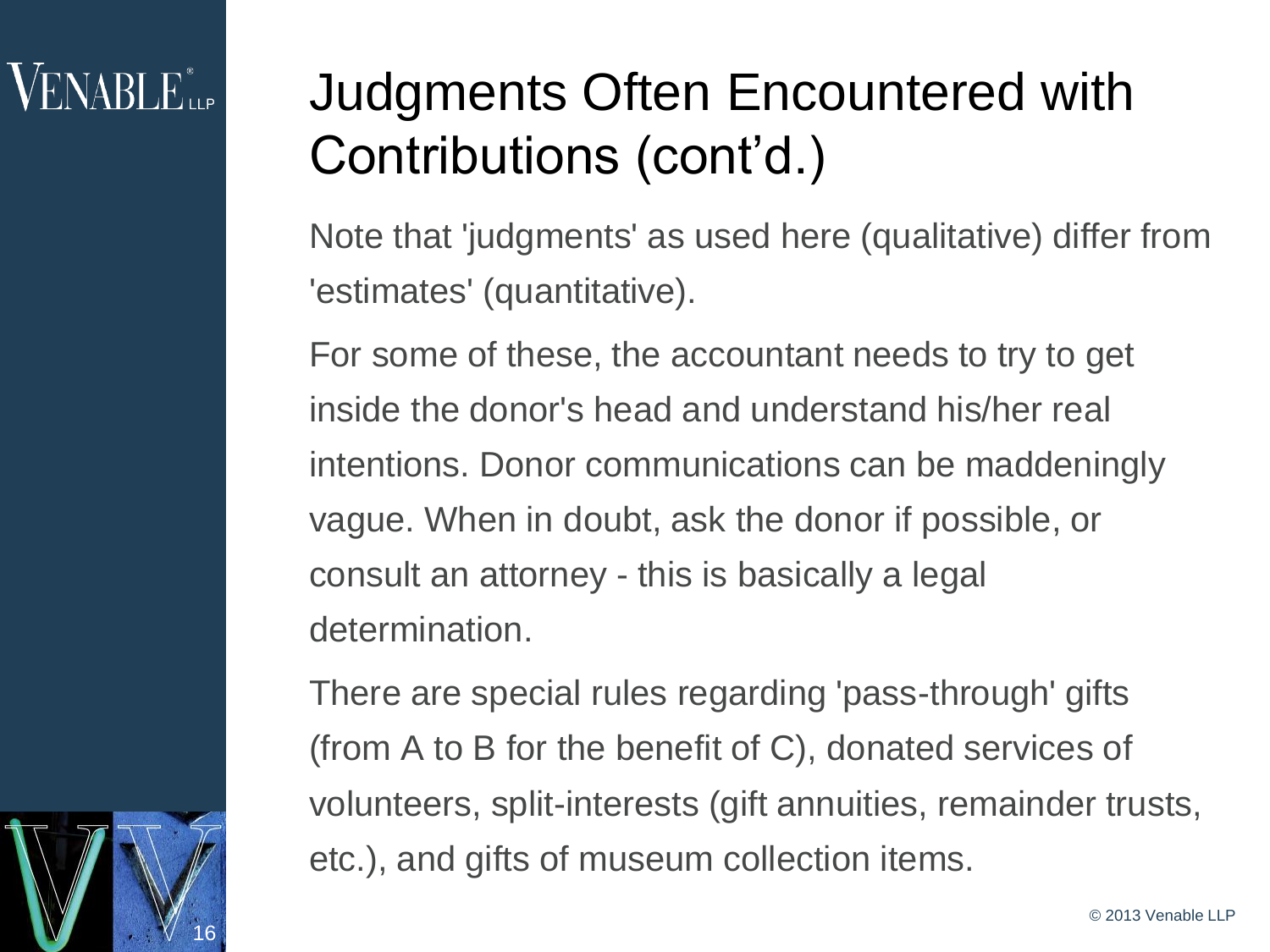17

#### **THE ACCOUNTING CONTINUUM**



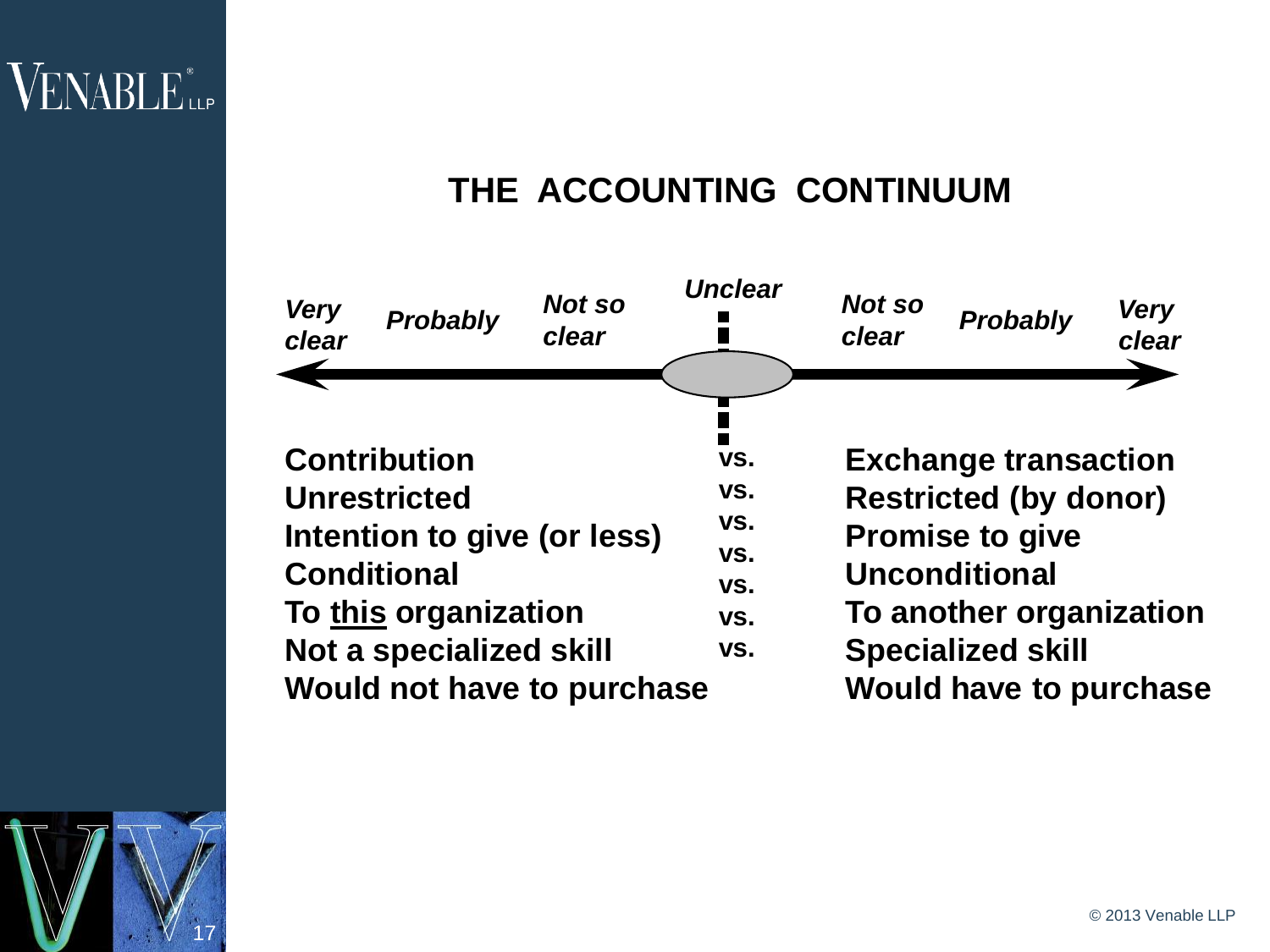**Factors to be Considered in Deciding Whether a Gift or Pledge Subject to Donor Stipulations is Conditional or Restricted (as discussed in SFAS #116/ASC 958-605)**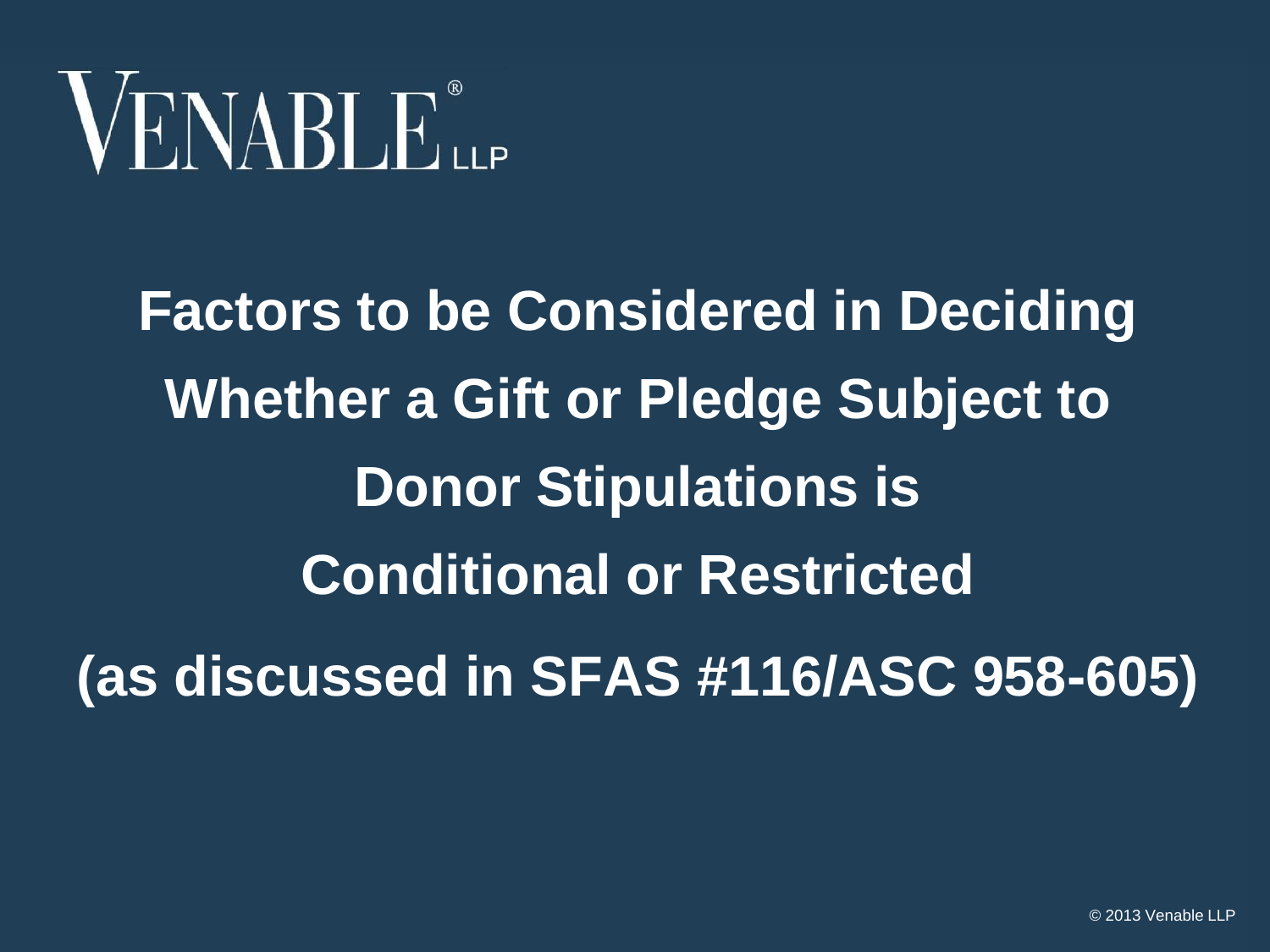#### $VENABI$   $E_{\perp P}$

#### Donor Stipulations

■ Donors place many different kinds of stipulations on pledges and other gifts. Some stipulations create legal restrictions which limit the way in which the donee may use the gift. Other stipulations create conditions which must be fulfilled before a donee is entitled to receive (or keep) a gift.

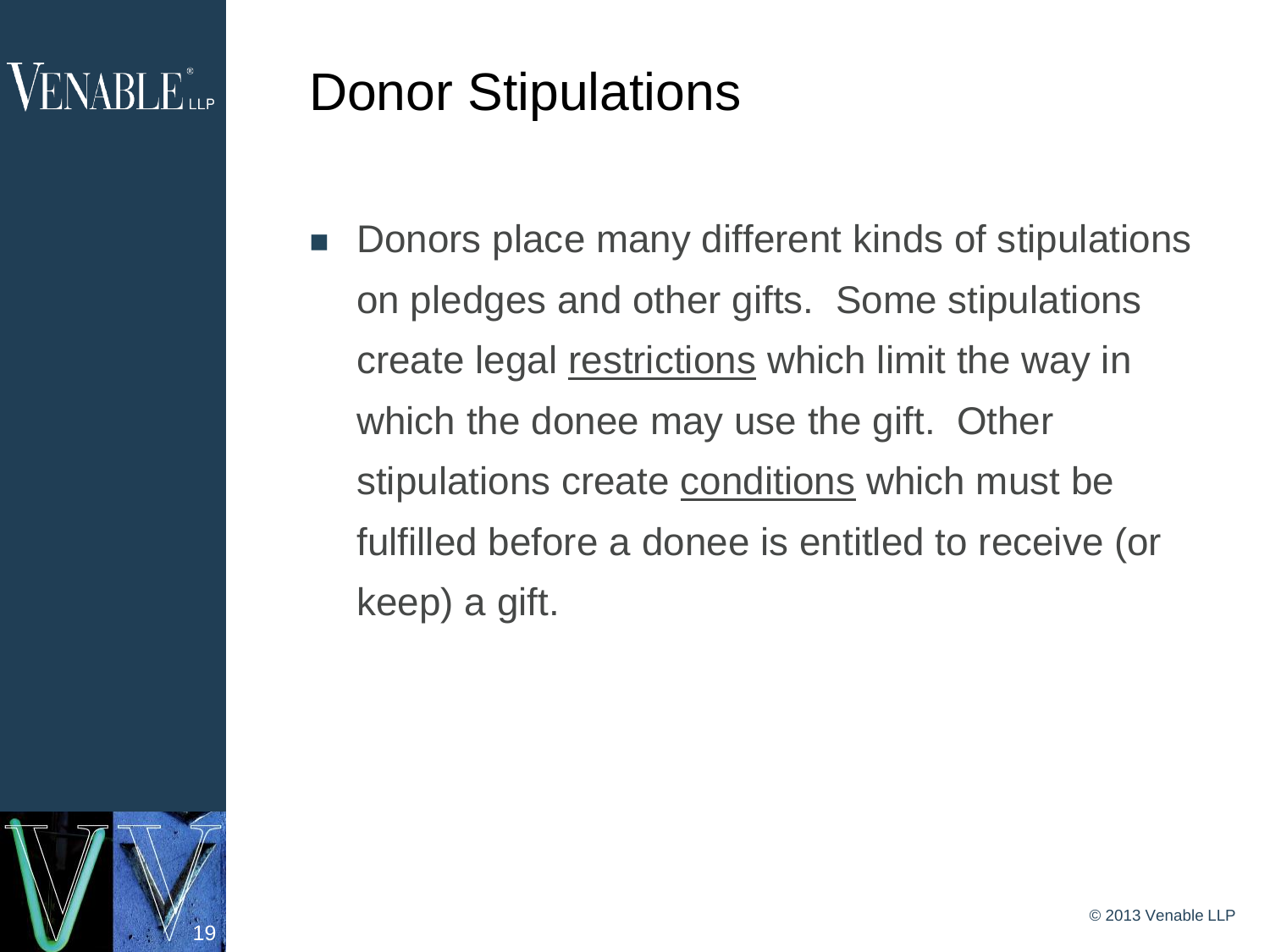20

#### Donor Stipulations (cont'd.)

In SFAS 116, FASB defines a condition as an uncertain future event which must occur before a promise based on that event becomes binding on the promisor. In some cases, it is not immediately clear whether a particular stipulation creates a condition or a restriction. (Some gifts are both conditional and restricted.) Since accounting for the two forms of gift is quite different, it is important that the nature of a stipulation be properly identified so that the gift is properly reported as to time and class of net assets.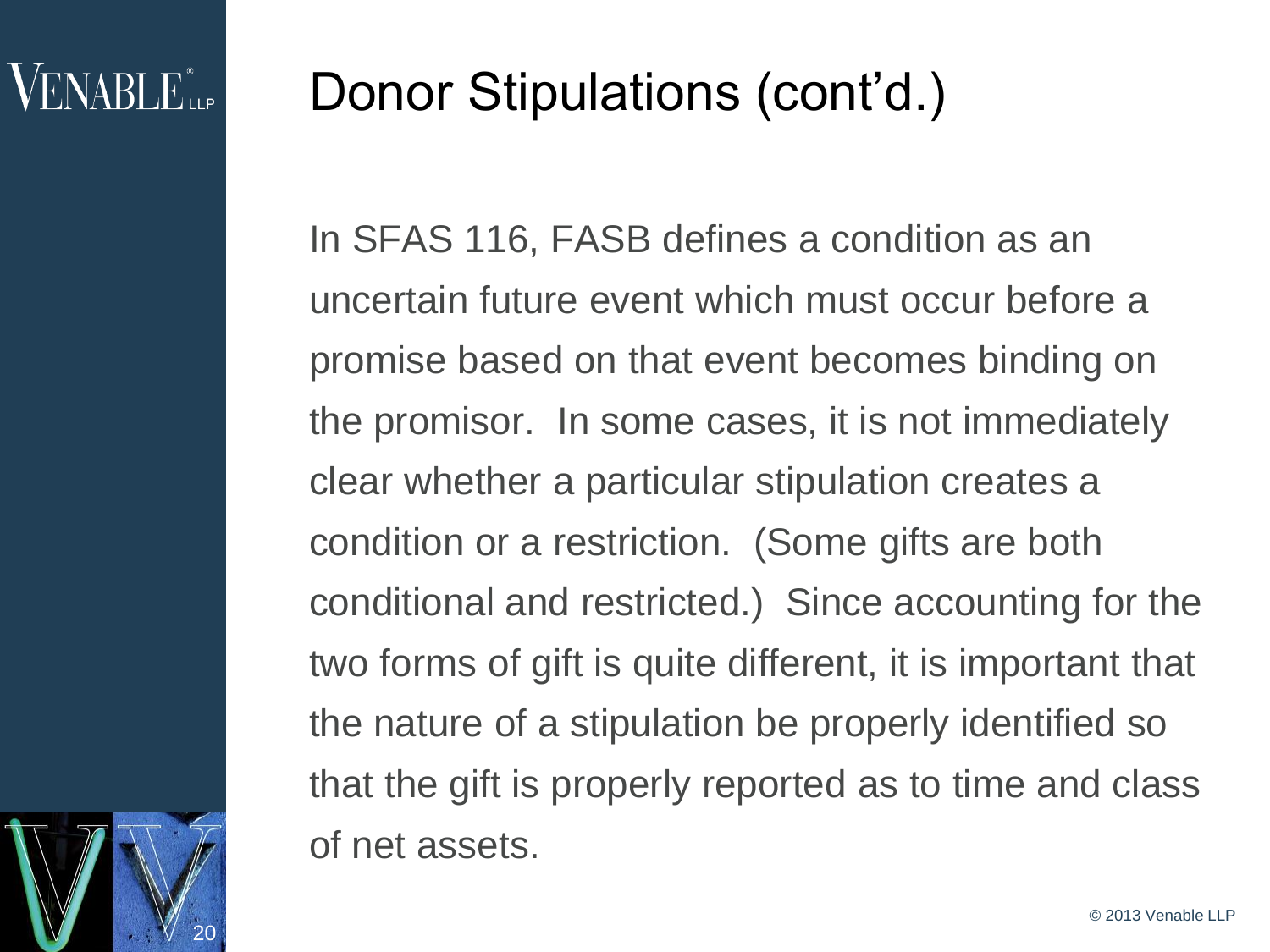#### VENABLE".

#### Factors for Consideration

- **Following is a list of factors to be considered by:** 
	- Recipients (and donors) of gifts, in deciding whether a pledge or other gift which includes donor stipulations is conditional or restricted; and
	- Auditors, in assessing the appropriateness of the client's decision.
- In many cases, no one of these factors will be determinative by itself; all applicable factors should be considered together.

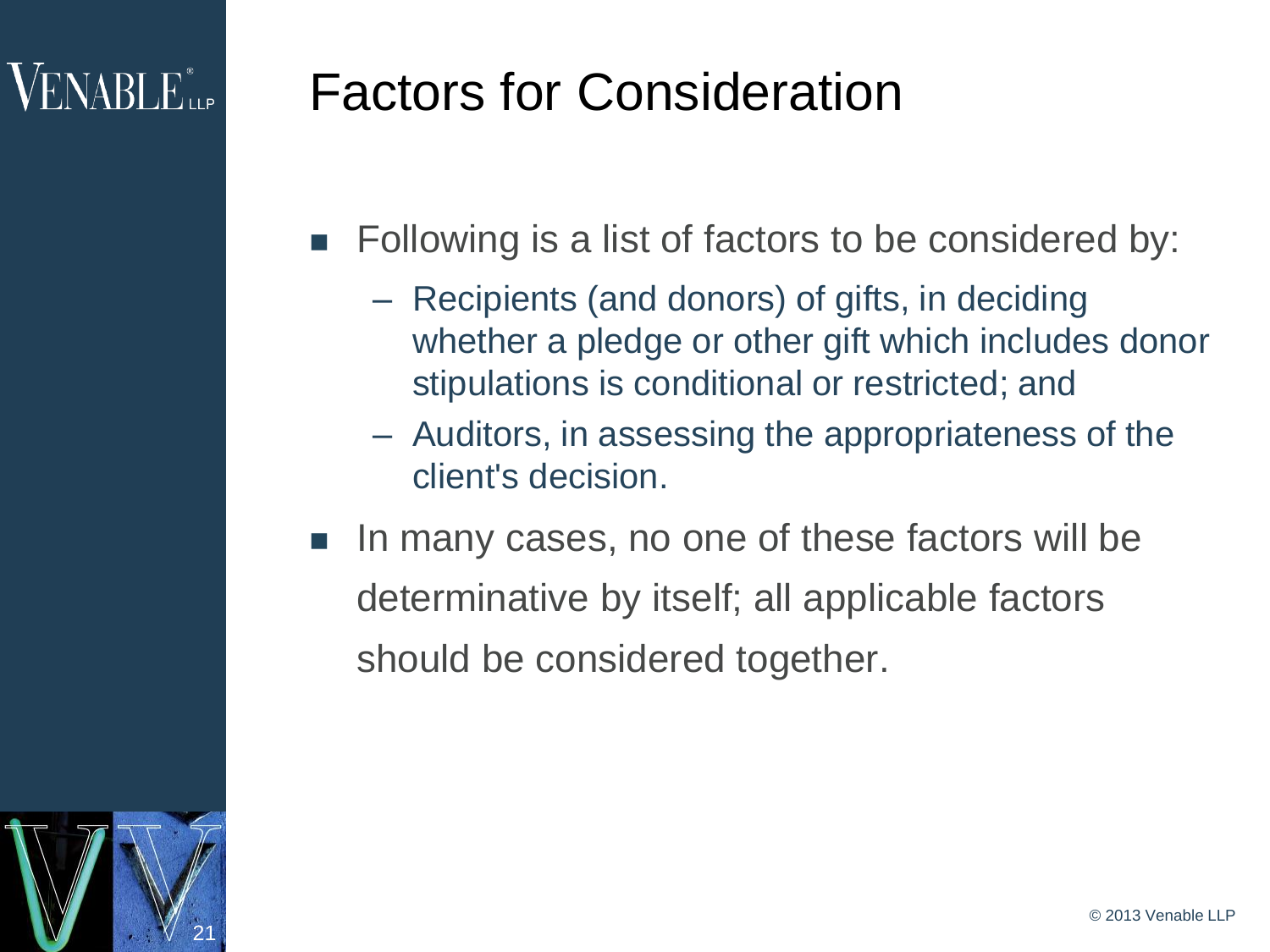#### **VENABLE**<sup>®</sup>

**Factors whose presence in the communication from the donor or in a doneeprepared pledge card would indicate the gift may be conditional** 

**Factors whose presence in the grant documents, donor's transmittal letter, or other gift instrument, or in the appeal by the recipient would indicate the gift may be restricted**

#### **Factors related to the terms of the gift/pledge:**

| 1. The document uses words such as:<br>If: $*$<br>Subject to; *<br>When;<br>Revocable. (D)                                                                                                                         | The document uses words such as:<br>Must;<br>For:<br>Purpose;<br>Irrevocable. |
|--------------------------------------------------------------------------------------------------------------------------------------------------------------------------------------------------------------------|-------------------------------------------------------------------------------|
| 2. Neither the ultimate amount nor<br>the timing of payment of the gift are<br>clearly determinable in advance of<br>payment.                                                                                      | At least one of the amount and/or<br>timing are clearly specified.            |
| 3. The pledge is stated to extend for<br>a very long period of time (over, say,<br>10 years) or is open-ended. (Often<br>found with pledges to support a<br>needy child overseas, or a<br>missionary in the field) | The time is short and/or specific as<br>to its end.                           |

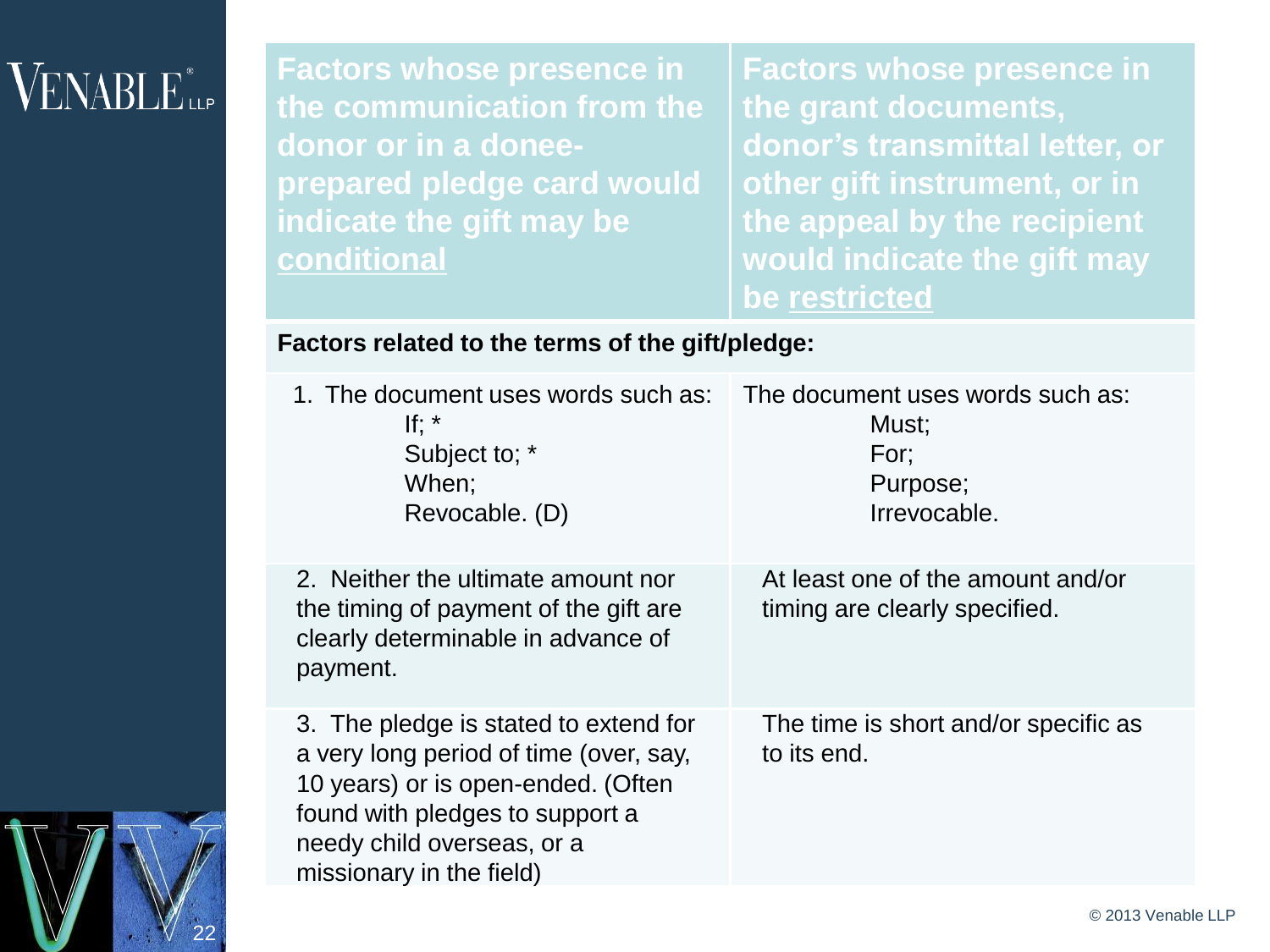**Factors whose presence in the communication from the donor or in a doneeprepared pledge card would indicate the gift may be conditional** 

**Factors whose presence in the grant documents, donor's transmittal letter, or other gift instrument, or in the appeal by the recipient would indicate the gift may be restricted**

#### **Factors related to the terms of the gift/pledge:**

4. The donor stipulations in the document refer to outcomes expected as a result of the activity (with the implication that if the outcomes are not achieved, the donor will expect the gift to be refunded, or will cancel future installments of a multi-period pledge.1a) \* (Such gifts are likely also restricted.)

The donor stipulations focus on the activities to be conducted. Although hoped-for outcomes may be implicit or explicit, there is not an implication that achievement of particular outcomes is a requirement.<sup>1b \*</sup>

5. There is an explicit requirement that amounts not expended by a specified date must be returned to the donor.

There is no such refund provision, or any refund is required only if money is left after completion of the specified activities.

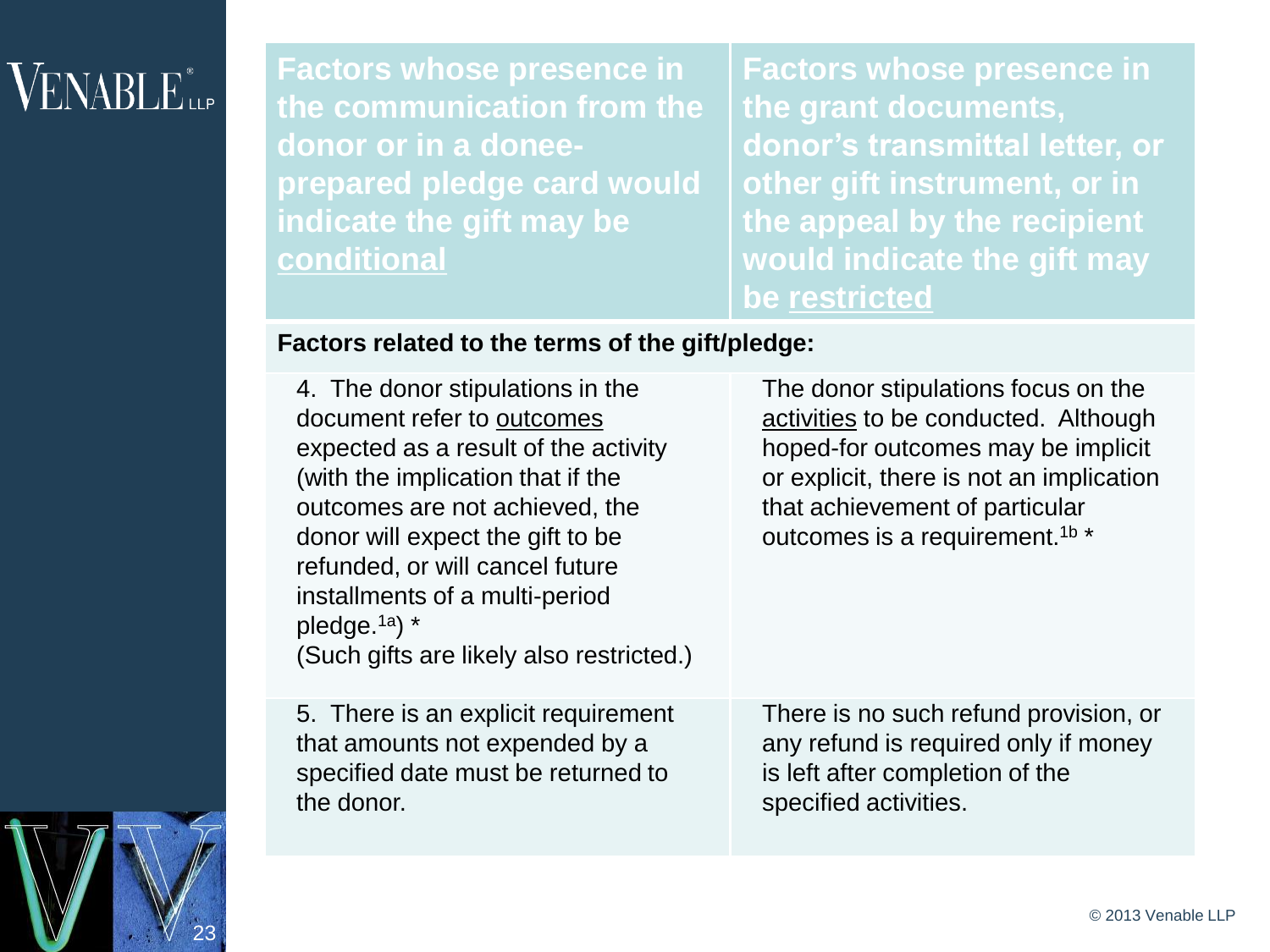#### **VENABLE**<sup>®</sup>

**Factors whose presence in the communication from the donor or in a doneeprepared pledge card would indicate the gift may be conditional** 

**Factors whose presence in the grant documents, donor's transmittal letter, or other gift instrument, or in the appeal by the recipient would indicate the gift may be restricted**

#### **Factors related to the terms of the gift/pledge:**

| 6. The gift is in the form of a pledge.                                                                                                                          | The gift is a transfer of cash or other<br>non-cash assets.                                                                                                            |
|------------------------------------------------------------------------------------------------------------------------------------------------------------------|------------------------------------------------------------------------------------------------------------------------------------------------------------------------|
| 7. Payment of amounts pledged will<br>be made only on a cost-<br>reimbursement basis. (D)                                                                        | Payment of the gift will be made up<br>front, or according to a payment<br>schedule, without the necessity for<br>the donee to have yet incurred<br>specific expenses. |
| 8. The gift has an explicit matching<br>requirement (D), or additional<br>funding beyond that already<br>available will be required to<br>complete the activity. | Factor not present.                                                                                                                                                    |

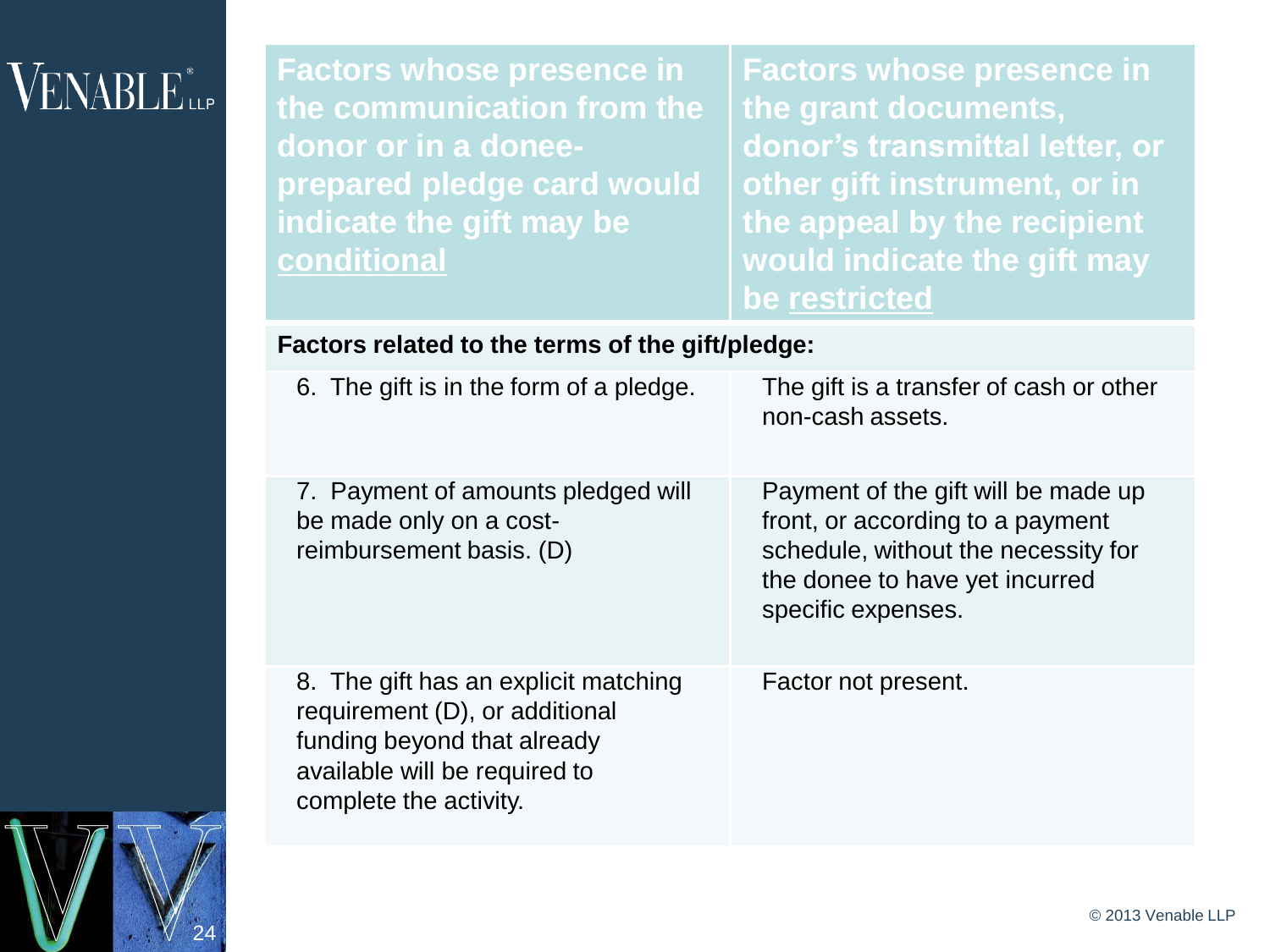#### **VENABLE** LLP

25

**Factors whose presence in the communication from the donor or in a doneeprepared pledge card would indicate the gift may be conditional** 

**Factors whose presence in the grant documents, donor's transmittal letter, or other gift instrument, or in the appeal by the recipient would indicate the gift may be restricted**

#### **Factors relating to the circumstances surrounding the gift:**

| 9. The action or event described in<br>the donor's stipulations is largely<br>outside the control of the<br>management or governing board of<br>the donee. $2a *$            | The action or event is largely within<br>the donee's control. $2b *$                                               |
|------------------------------------------------------------------------------------------------------------------------------------------------------------------------------|--------------------------------------------------------------------------------------------------------------------|
| 10. The activity contemplated by the<br>gift is one which the donee has not<br>yet decided to do; it is not certain<br>whether the activity will actually be<br>conducted. * | The donee is already conducting the<br>activity, or it is fairly certain that the<br>activity will be conducted. * |
| 11. There is a lower probability that<br>the donor stipulations will eventually<br>be met.                                                                                   | There is a higher probability.                                                                                     |

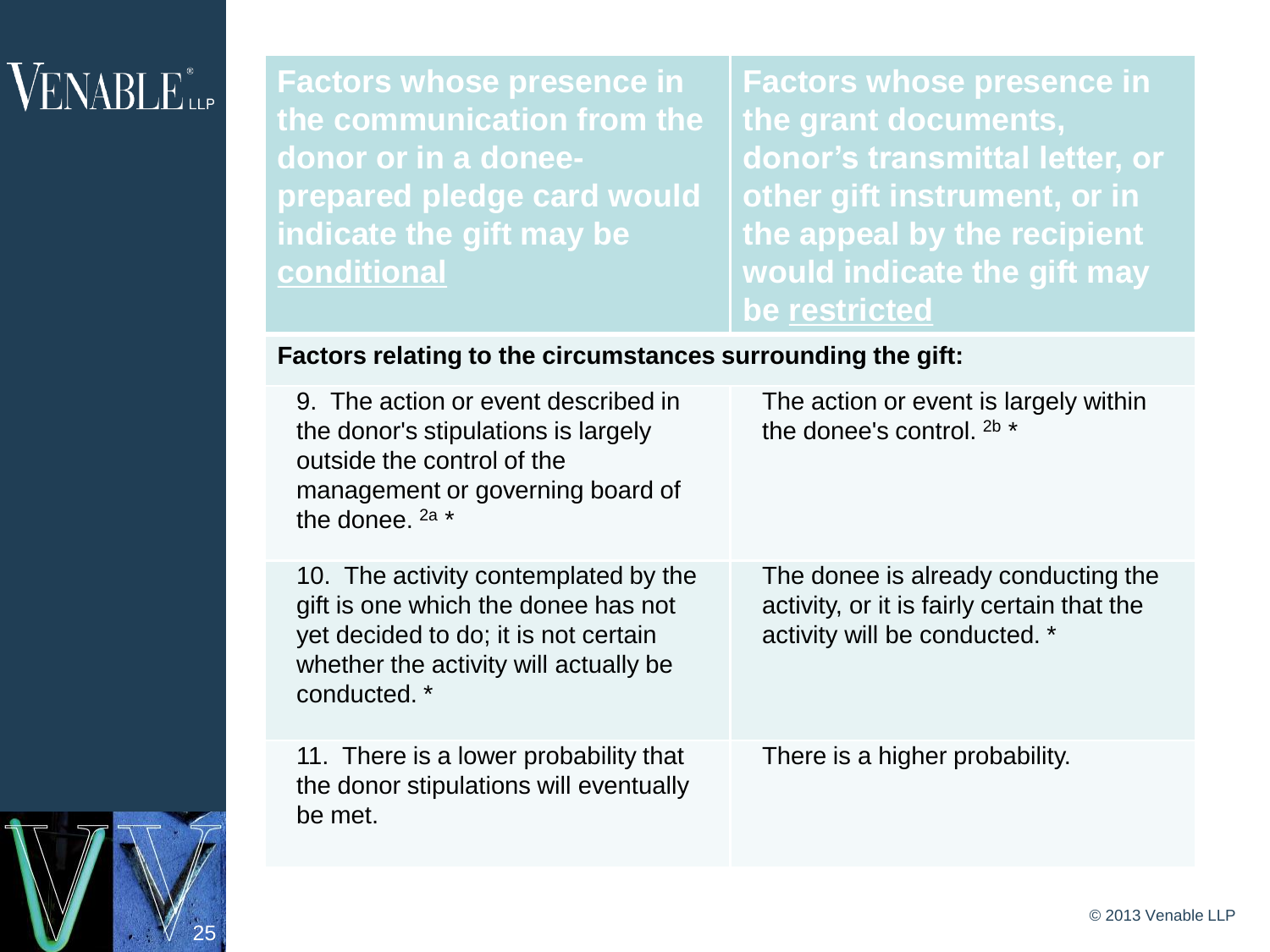#### $VENABLE_{\scriptscriptstyle{\text{LLP}}}$

**Factors whose presence in the communication from the donor or in a doneeprepared pledge card would indicate the gift may be conditional** 

**Factors whose presence in the grant documents, donor's transmittal letter, or other gift instrument, or in the appeal by the recipient would indicate the gift may be restricted**

#### **Factors relating to the circumstances surrounding the gift:**

| 12. The activities to be conducted<br>with the gift money are similar to<br>activities normally conducted on a<br>for-profit basis by the donee or by<br>other organizations.                                                                                                              | The activities are not similar.                                                             |
|--------------------------------------------------------------------------------------------------------------------------------------------------------------------------------------------------------------------------------------------------------------------------------------------|---------------------------------------------------------------------------------------------|
| 13. As to any tangible or intangible<br>outcomes which are to be produced<br>as a result of the activities, these<br>products will be under the control of<br>the donor. (In such cases, the<br>payment may not be a gift at all;<br>rather it may be a payment for goods<br>or services.) | Any outcomes will be under the<br>control of the donee, or will be in the<br>public domain. |



26

D - Presence of this factor would normally be considered determinative. Absence of the factor is not necessarily determinative.

\* - Factors which would generally be considered more important.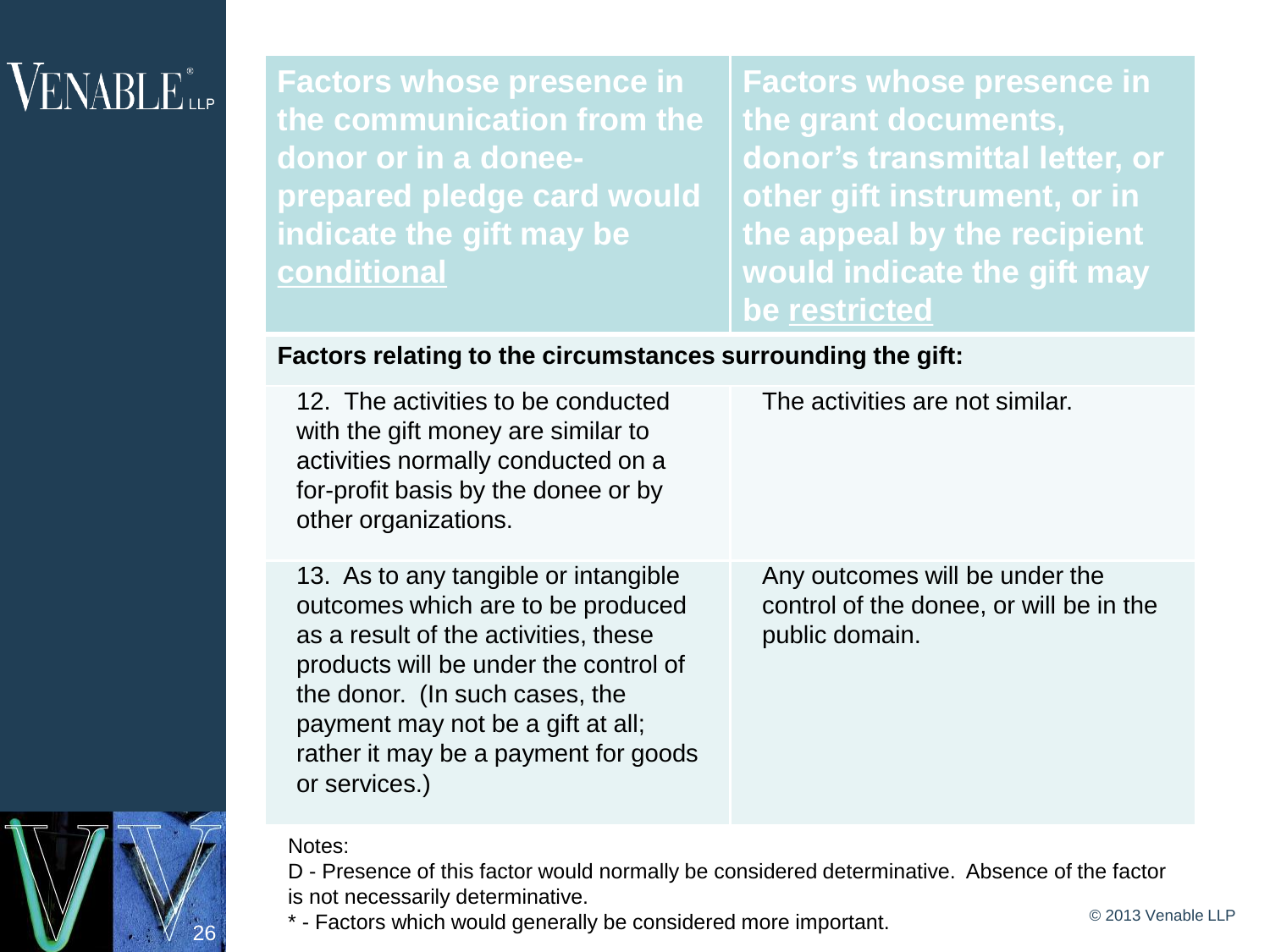## $\sf{VENABLE}^*_{\sf{LP}}$

#### **Notes**

services (see SFAS 116, par. 70, third

sentence).

1a. Examples of outcomes contemplated by this factor include: • Successful creation of a new vaccine; • Production of a new television program; • Commissioning a new musical composition; • Establishing a named professorship; • Reduction in the teenage pregnancy rate in a community; • Construction of a new building; • Mounting a new museum exhibit. 1b. Examples of activities contemplated by this factor include (but see Factor 10\*\*): • Conduct of scientific or medical research; • Broadcasting a specified television program; • Performing a particular piece of music; • Paying the salary of a named professor; • Counseling teenagers judged at risk of becoming pregnant; • Operating a certain facility; • Providing disaster relief. 2a. Examples of events contemplated by this factor include: • Actions of uncontrolled third parties, e.g.: - other donors making contributions to enable the donee to meet a matching requirement of this gift; - a government granting approval to conduct an activity (e.g., awarding a building or land use permit, or a permit to operate a medical facility); - an owner of other property required for the activity making the property available to the organization (by sale or lease); • Natural and manmade disasters; • Future action of this donor (such as agreeing to renew a multi-period pledge in subsequent periods); • The future willingness and ability of a donor of personal services to continue to provide those 2b. Examples of events contemplated by this factor include (but see Factor 10 \*\*): • Eventual use of the gift for the specified purpose (e.g. those listed in Note 1b above), or retention of the gift as restricted endowment; • Naming a building for a specified person; • Filing with the donor routine financial or operating performance reports on the activities being conducted. \*\* - There is a presumption here that the right column of Factor 10 applies.

27

© 2013 Venable LLP Events outside of the donee's control, but which are virtually assured of happening anyway at a known time and place (e.g., astronomical or normal meteorological events), and the mere passage of time, are not conditions.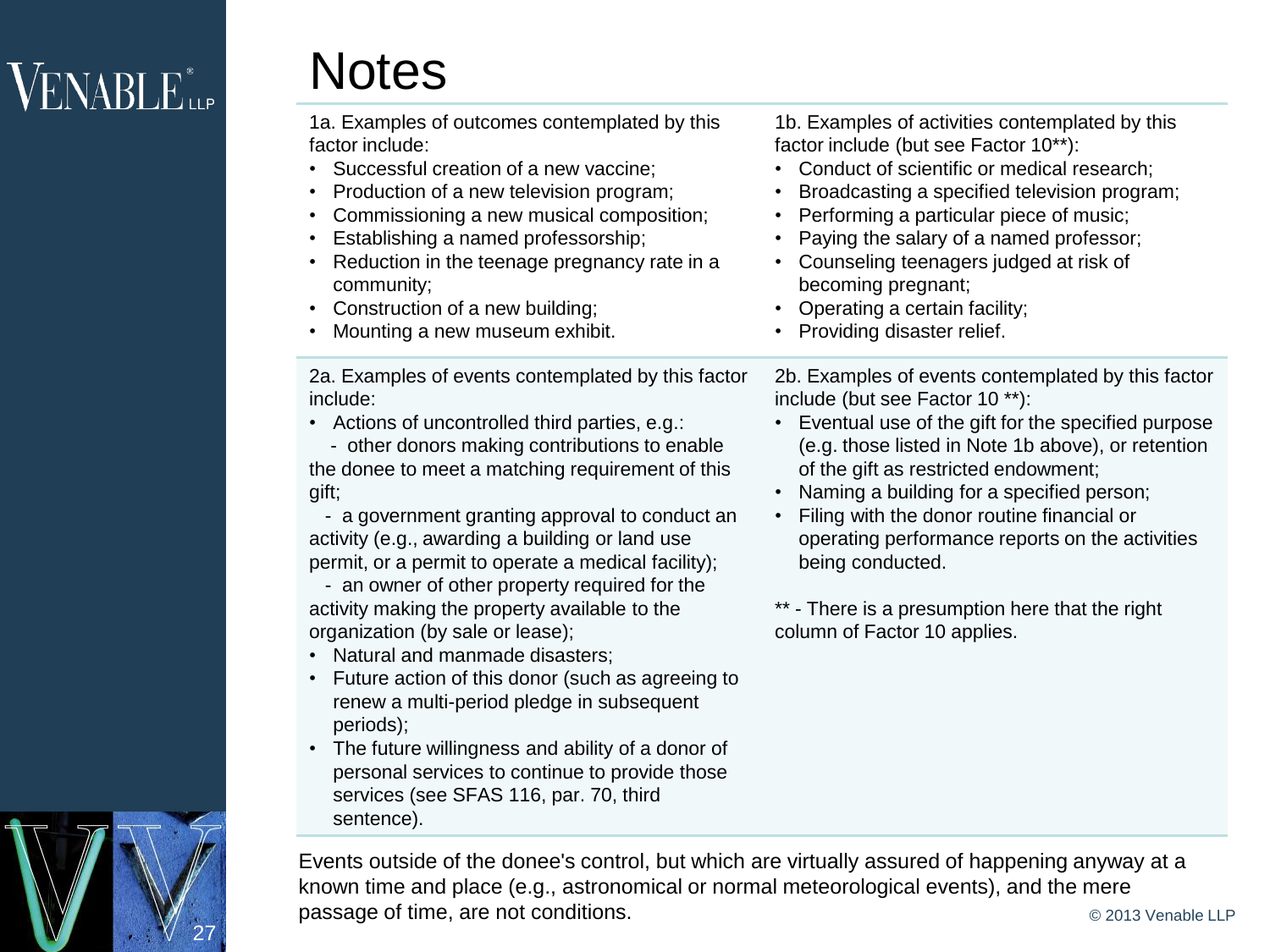

## **Gift Acceptance Policies**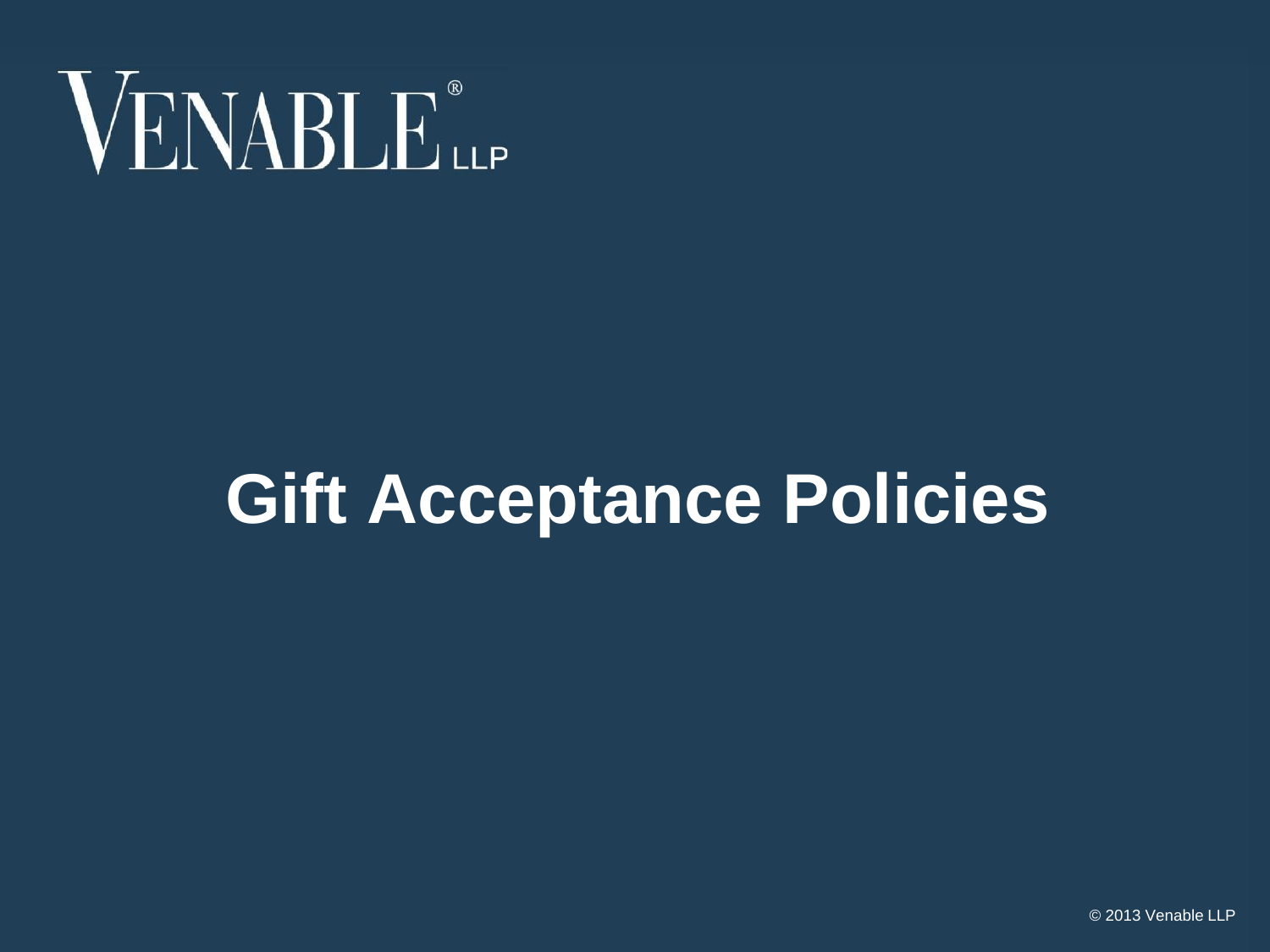#### VENABLE<sup>®</sup>

#### Topics for Discussion

- Gift acceptance policies
- Internal governance issues
- **Specific types of gifted property**



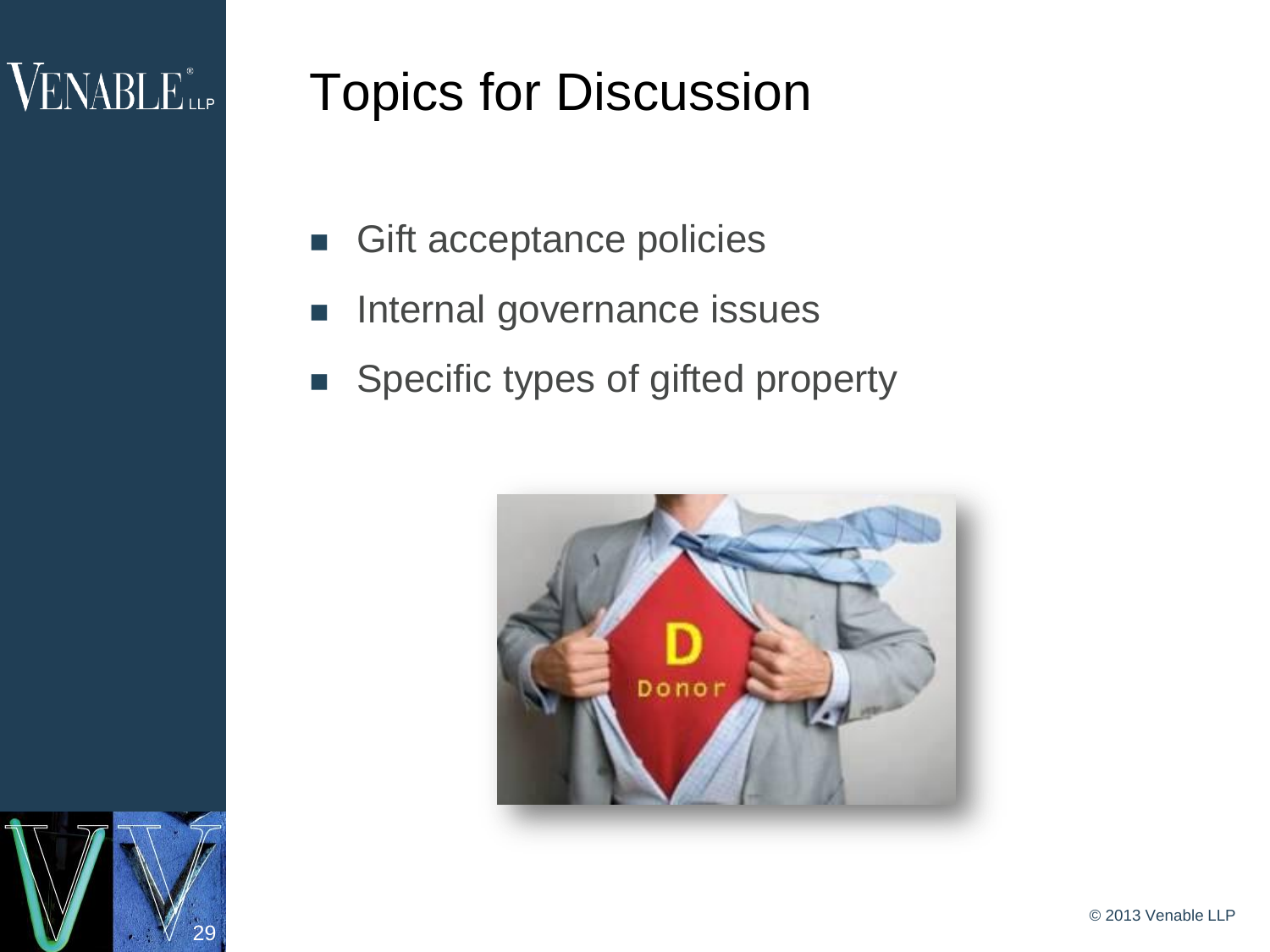#### Gift Acceptance Policies

- **E** Establish prospectively to guide the organization in soliciting, procuring, and "closing" gifts
- **Policy should govern both acceptance and** disposition of gifted property
	- In many instances, the true "value" of a gift is in the proceeds that arise upon disposition

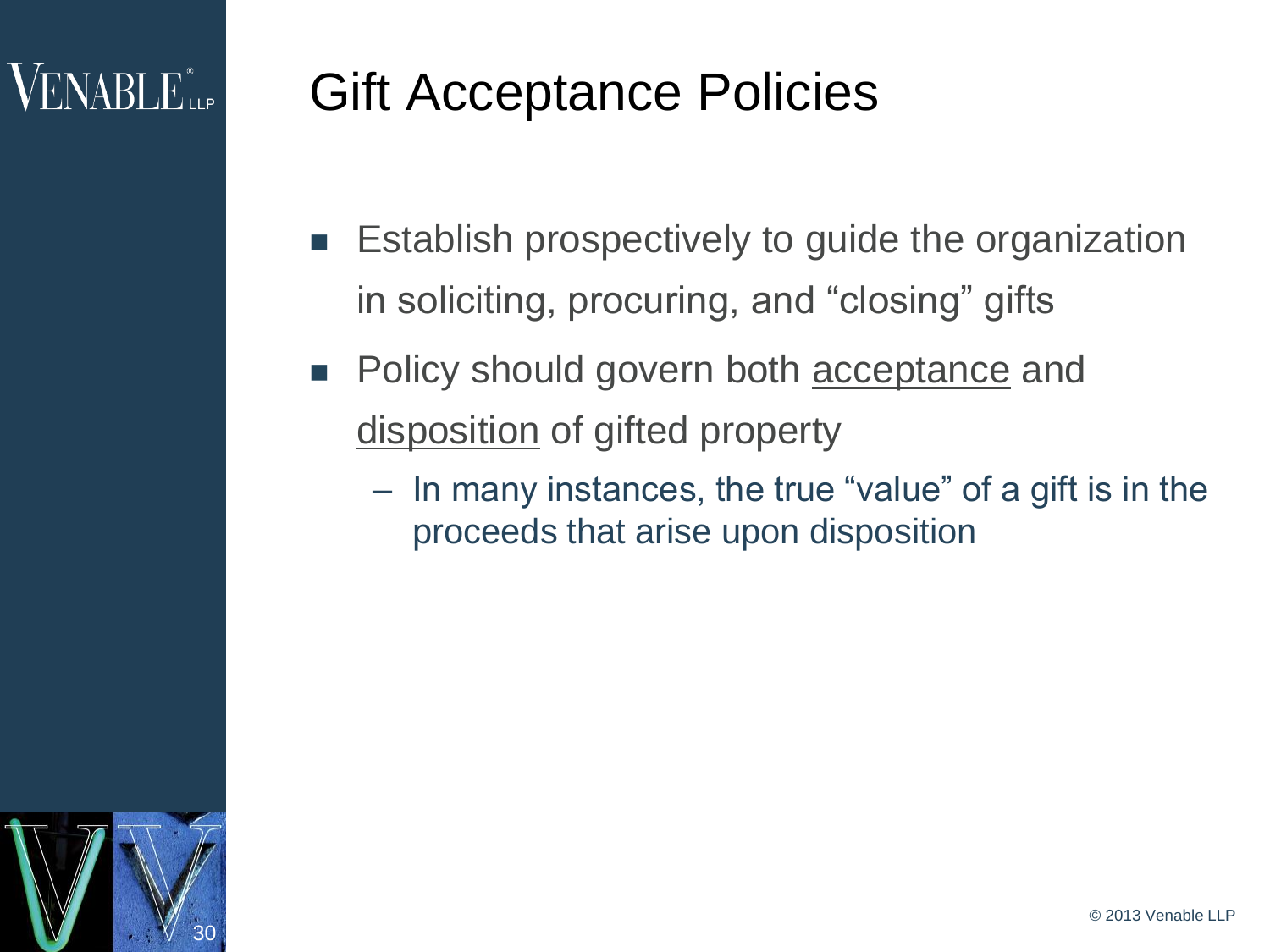#### General Comments

- No specific rules or laws directly on point
- **Gift policies are not required. Rather, part of** "best practices."
- **Policy should "fit" the organization and reflect a** workable and helpful process

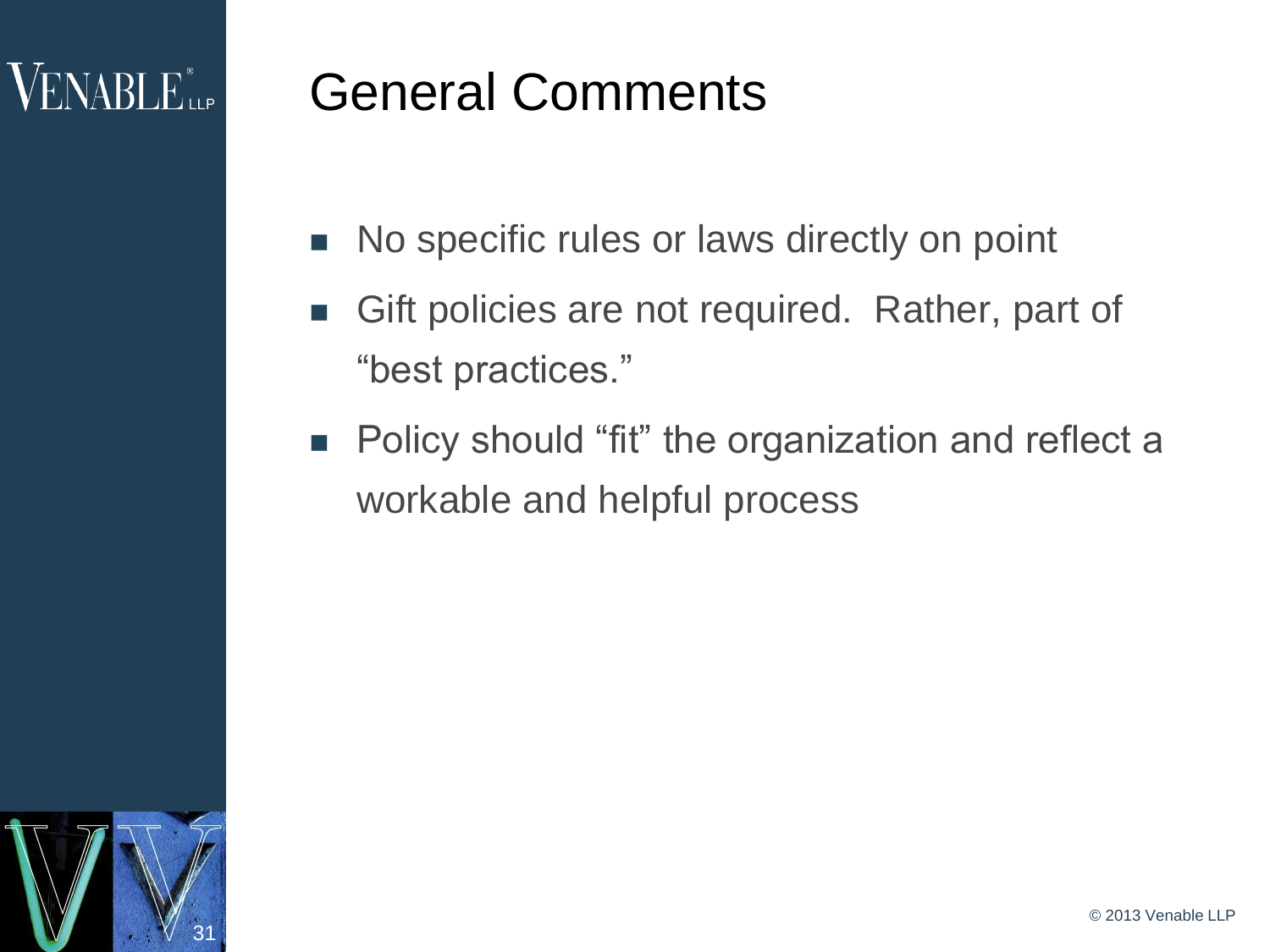### Sample Structure of Gift Policy

- **Statement of mission, values, guiding principles,** and organizational priorities
- Overview of different types of gifts and criteria for acceptance and disposition
- **Procedural and administrative matters**

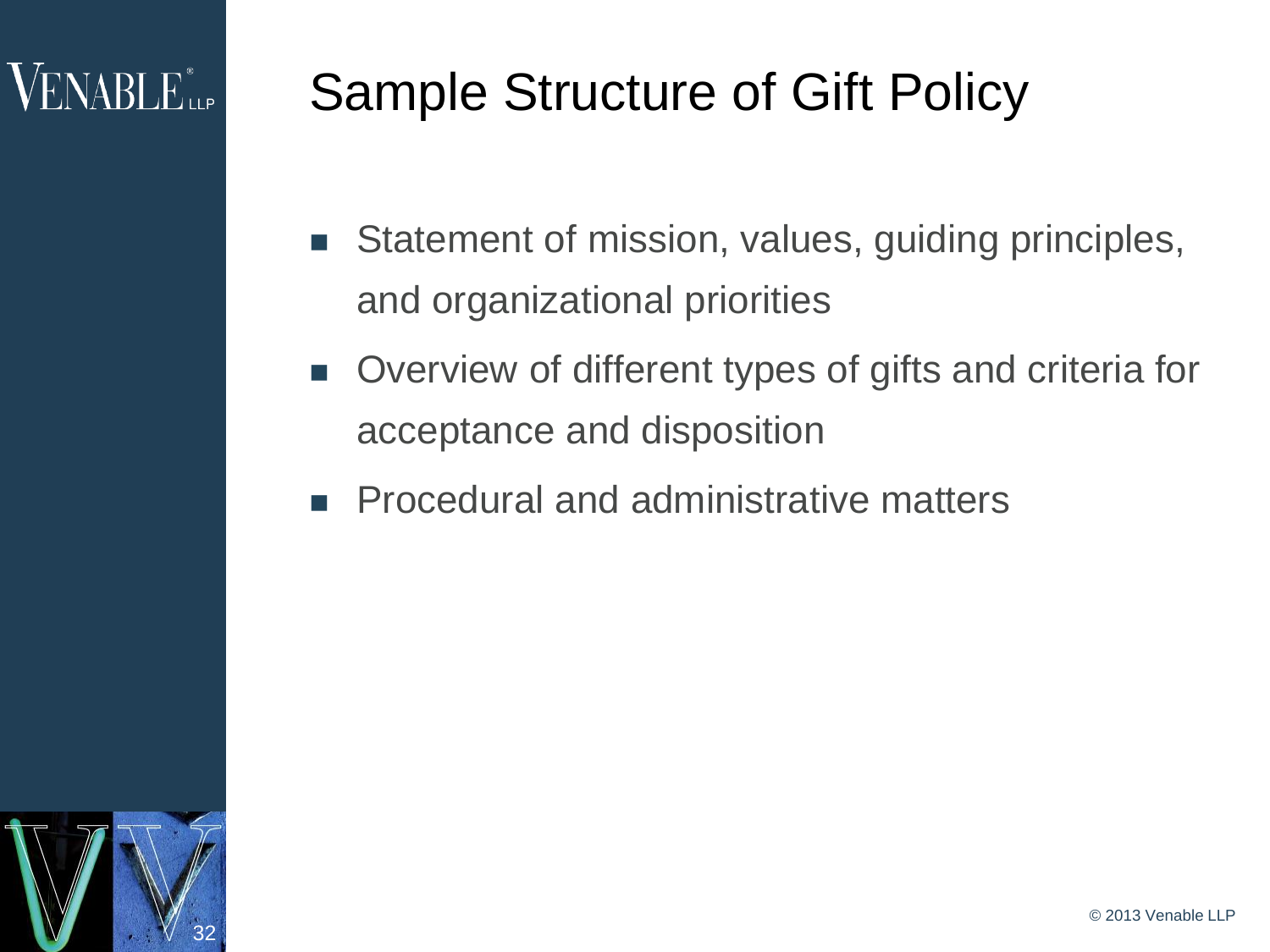#### VENABLE<sup>®</sup>LLP

33

#### Internal Governance

- Gift Acceptance Committee
	- Composition: Just directors, or other professionals and volunteers too?
	- Authority: Able to take action on behalf of the organization, or in an advisory capacity to the Board?
	- Ensure consistency with organization's bylaws
	- Signature authority?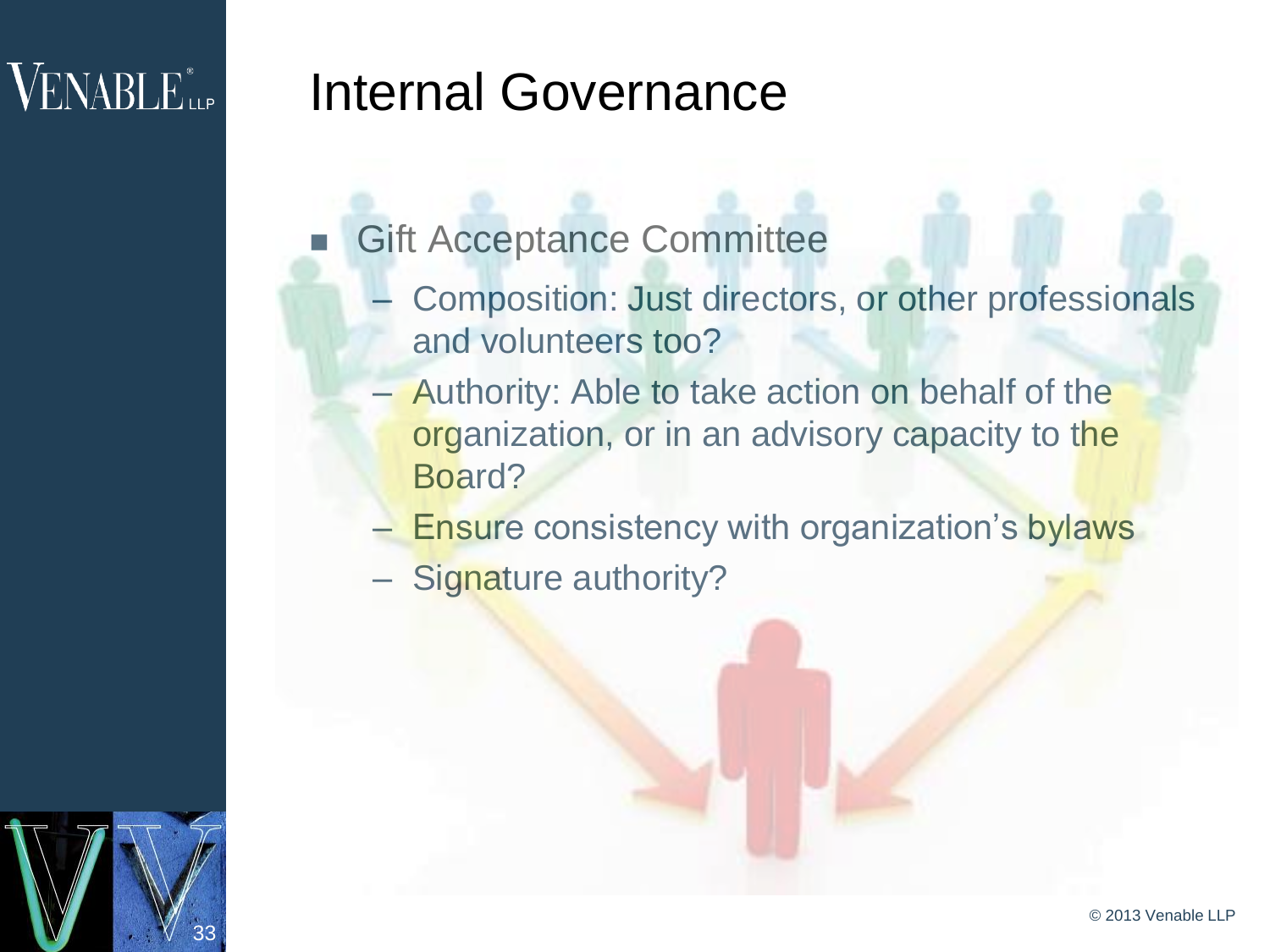#### $\sf{VENABLE}^*_{\sf{LP}}$

34

#### Internal Governance (cont'd.)

- Tax considerations:
	- Any effect on Section 501(c)(3) status?
	- Private foundations: Ensure compliance with Chapter 42 rules
	- Unrelated business income tax (UBIT) implications?
		- Acceptance of interests in LLCs or other pass-through entities
		- S corporation stock



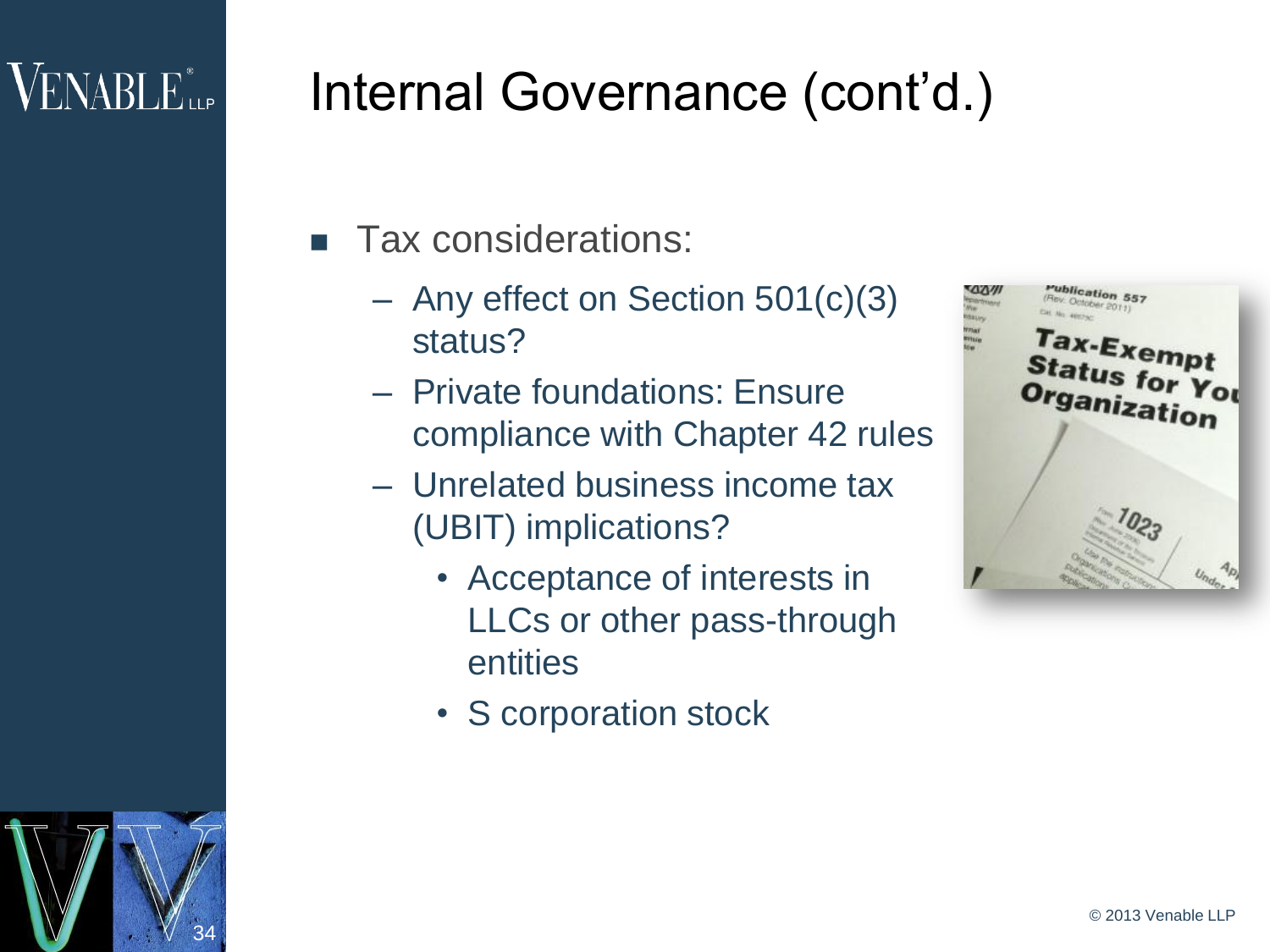35

### Specific Types of Gifted Property

- Cash
- Securities marketable versus non-marketable
	- UBIT
	- Limitations on disposition
- $\blacksquare$  Real estate
	- Due diligence: Phase I environmental survey; appraisal
	- Consider use of single-member LLC to accept donation
- **Tangible personal property** 
	- Expected use
	- Anticipated costs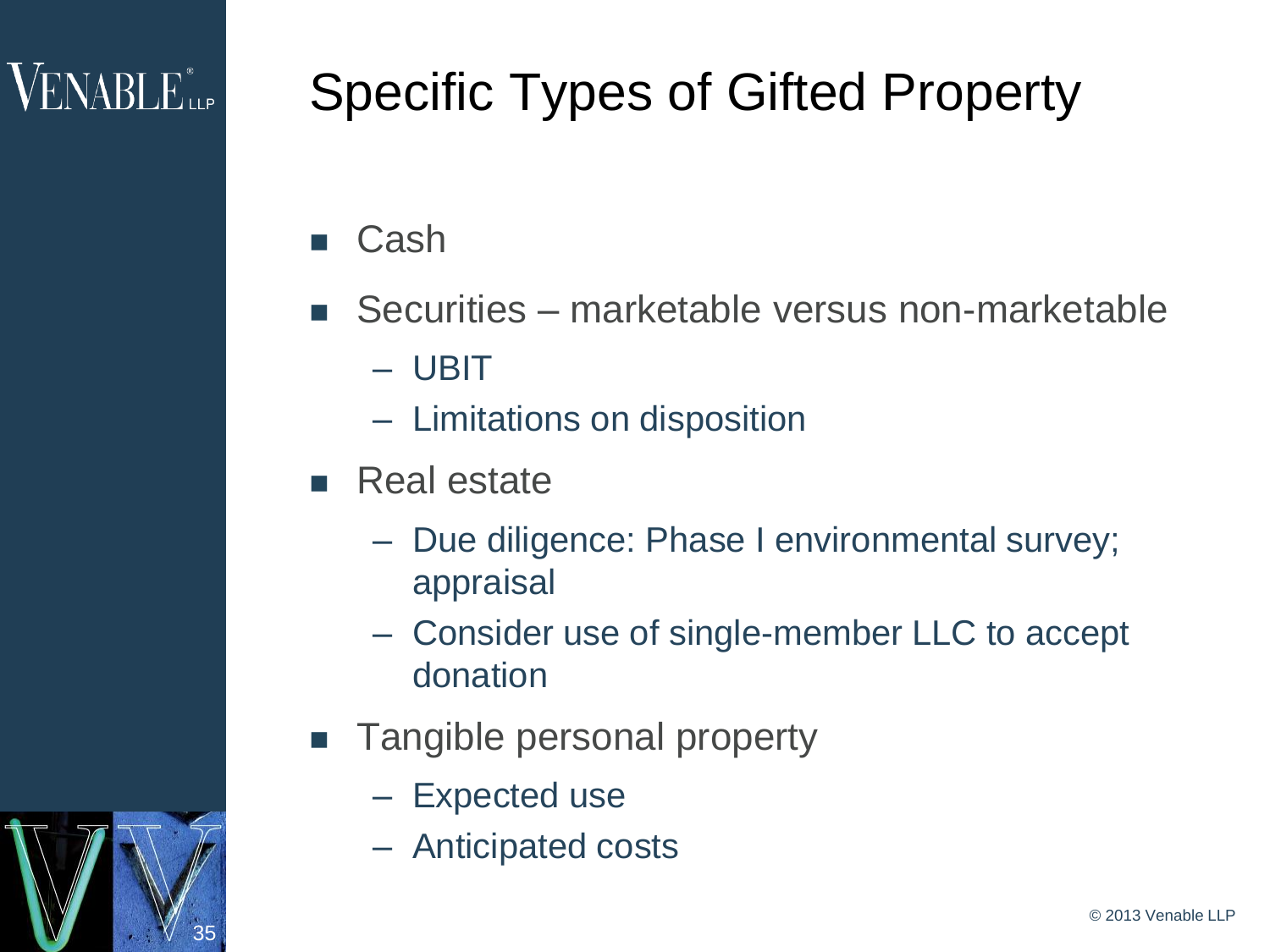#### $\rm VENABLE$  and  $\rm VENABLE$

## Specific Types of Gifted Property (cont'd.)

- Intellectual property
- Conservation easements and façade easements
- Gifts of property with expected disposition within three years